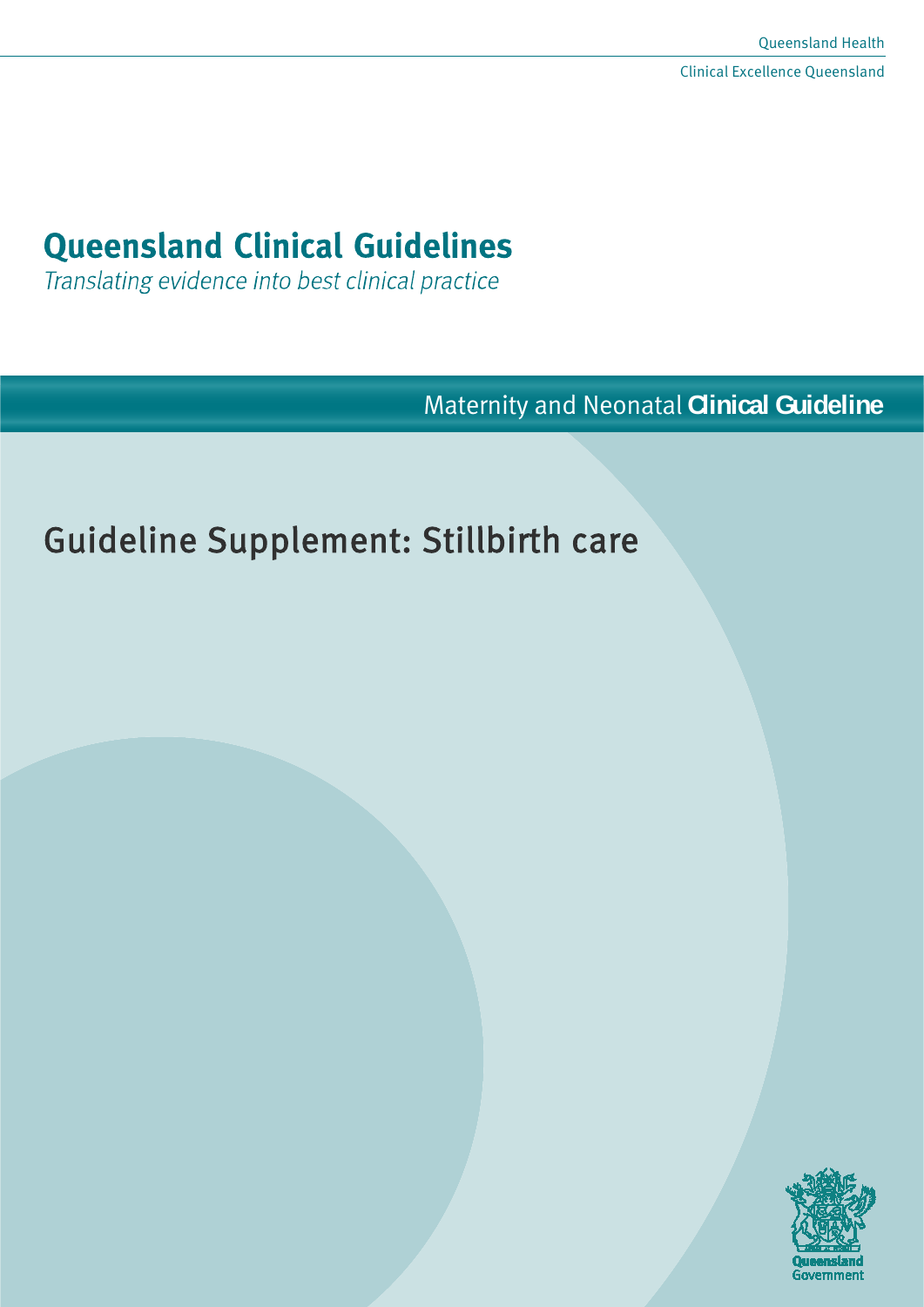#### **Table of Contents**

| 1            |  |
|--------------|--|
| 1.1          |  |
| 1.2          |  |
| 1.3          |  |
| 2            |  |
| 2.1          |  |
| 2.2          |  |
| 2.3          |  |
| 2.4          |  |
| 2.4.1        |  |
| 2.5          |  |
| 2.6          |  |
| 2.7          |  |
| $\mathbf{3}$ |  |
| 3.1          |  |
| 4            |  |
| 41           |  |
| 4.2          |  |
| 4.3          |  |
| 4.3.1        |  |
| 4.3.2        |  |
| 4.4          |  |
| 4.5          |  |
| 4.6          |  |
|              |  |

#### **List of Tables**

© State of Queensland (Queensland Health) 2019



This work is licensed under a Creative Commons Attribution Non-Commercial No Derivatives 4.0 Australia licence. In essence, you are free to This work is discussed under the work in its current form for non-commercial purposes, as long as you attribute Queensland Clinical Guidelines,<br>Queensland Health and abide by the licence terms. You may not alter or adapt t

For further information contact Queensland Clinical Guidelines, RBWH Post Office, Herston Qld 4029, email Guidelines@health.gld.gov.au, phone (07) 3131 6777. For permissions beyond the scope of this licence contact: Intellectual Property Officer, Queensland Health, GPO Box 48, Brisbane Qld 4001, email ip\_officer@health.qld.gov.au, phone (07) 3234 1479.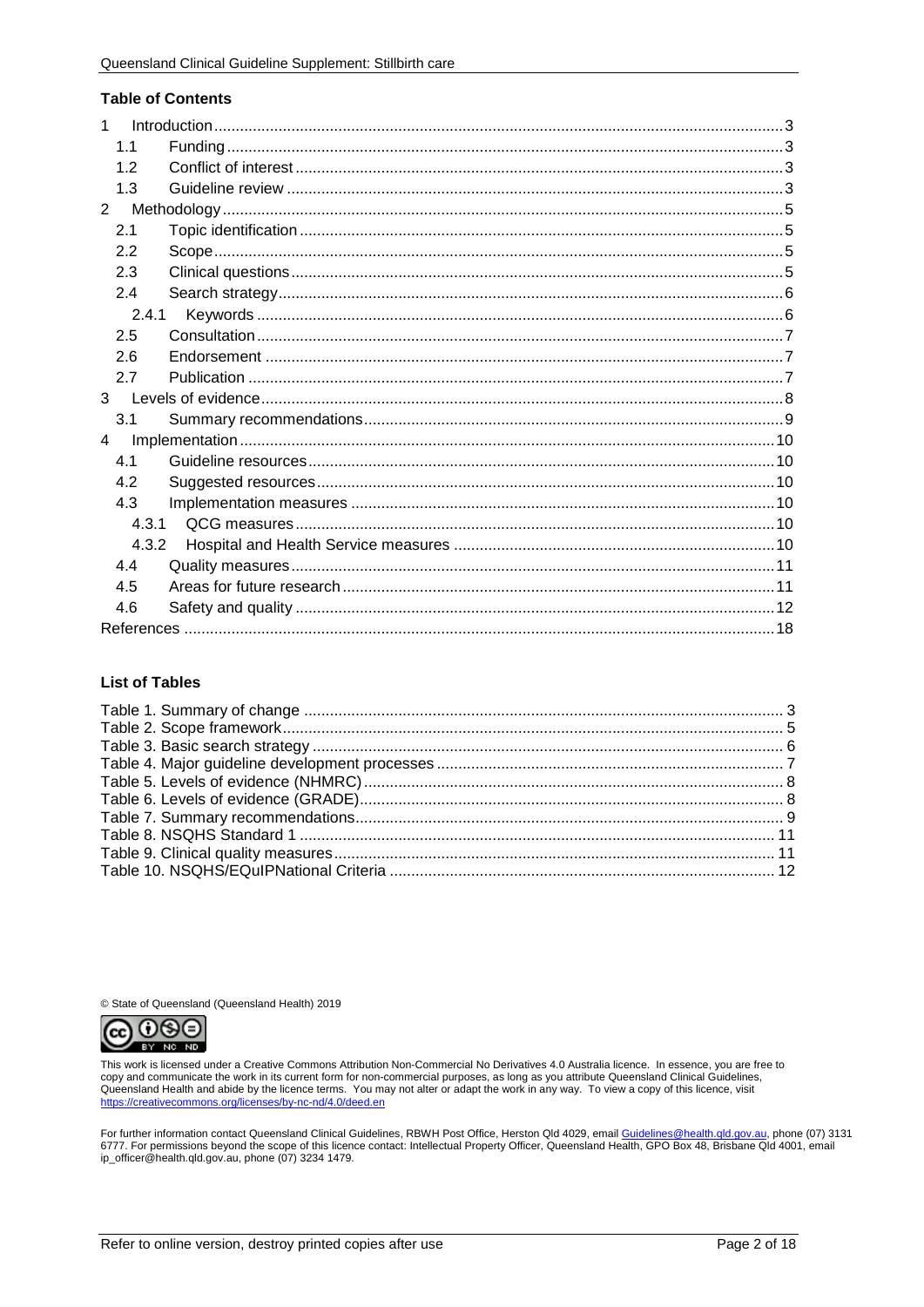# <span id="page-2-0"></span>**1 Introduction**

This document is a supplement to the Queensland Clinical Guideline (QCG) *Stillbirth care.* It provides supplementary information regarding guideline development, makes summary recommendations, suggests measures to assist implementation and quality activities and summarises changes (if any) to the guideline since original publication. Refer to the guideline for abbreviations, acronyms, flow charts and acknowledgements.

# <span id="page-2-1"></span>**1.1 Funding**

The development of this guideline was funded by Healthcare Improvement Unit, Queensland Health. Consumer representatives were paid a standard fee. Other working party members participated on a voluntary basis.

# <span id="page-2-2"></span>**1.2 Conflict of interest**

Declarations of conflict of interest were sought from working party members as per the Queensland Clinical Guidelines *[Conflict of Interest](http://www.health.qld.gov.au/qcg/development#coi)* statement. No conflict of interest was identified.

# <span id="page-2-3"></span>**1.3 Guideline review**

Queensland clinical guidelines are reviewed every 5 years or earlier if significant new evidence emerges. [Table 1](#page-2-4) provides a summary of changes made to the guidelines since original publication.

| <b>Publication date</b><br>Endorsed by: | <b>Identifier</b> | Summary of major change                                                                                                                                                                                                                                                                                                                                                                                                                                                                                                                                                                                                                                                                                                                                                                                                                                                                |
|-----------------------------------------|-------------------|----------------------------------------------------------------------------------------------------------------------------------------------------------------------------------------------------------------------------------------------------------------------------------------------------------------------------------------------------------------------------------------------------------------------------------------------------------------------------------------------------------------------------------------------------------------------------------------------------------------------------------------------------------------------------------------------------------------------------------------------------------------------------------------------------------------------------------------------------------------------------------------|
| <b>May 2011</b>                         | MN1105.24-V1-R14  | First publication                                                                                                                                                                                                                                                                                                                                                                                                                                                                                                                                                                                                                                                                                                                                                                                                                                                                      |
| <b>May 2011</b>                         | MN1105.24-V2-R14  | Amendment to flowchart: Perinatal reporting                                                                                                                                                                                                                                                                                                                                                                                                                                                                                                                                                                                                                                                                                                                                                                                                                                            |
| August 2011                             | MN11.24-V3-R16    | Review date extended.<br>Identifier updated.<br>Program name changed.                                                                                                                                                                                                                                                                                                                                                                                                                                                                                                                                                                                                                                                                                                                                                                                                                  |
| November 2012                           | MN11.24-V4-R16    | 1.<br>Flowchart Perinatal Reporting-Left hand<br>blue box:<br>From: In-utero death AND birth occurs at<br>< 20 weeks and/or birth weight <400 g<br>To: In-utero death and birth occurs at <<br>20 weeks AND birth weight < 400 g<br>Flowchart Perinatal Reporting - Stillbirth<br>2.<br>box:<br>From: In-utero death and birth occurs at<br>> 20 weeks OR birth weight > 400 g<br>To: In-utero death and birth occurs at $\geq$<br>20 weeks OR birth weight $\geq 400$ g<br><b>Flowchart Perinatal Reporting (Middle</b><br>3.<br>yellow box)<br>Addition: Footnote "Although registration<br>with RBDM is not required, parents may<br>choose to register the birth. Refer to<br>Section 3.1"<br>Definition of stillbirth (page 6): "where<br>4.<br>gestation is not known" deleted from<br>definition<br>3.1 Breaking the news: Addition<br>5.<br>regarding options for registration |
| <b>July 2016</b>                        | MN11.24-V5-R17    | Review date extended until December 2017                                                                                                                                                                                                                                                                                                                                                                                                                                                                                                                                                                                                                                                                                                                                                                                                                                               |

<span id="page-2-4"></span>Table 1. Summary of change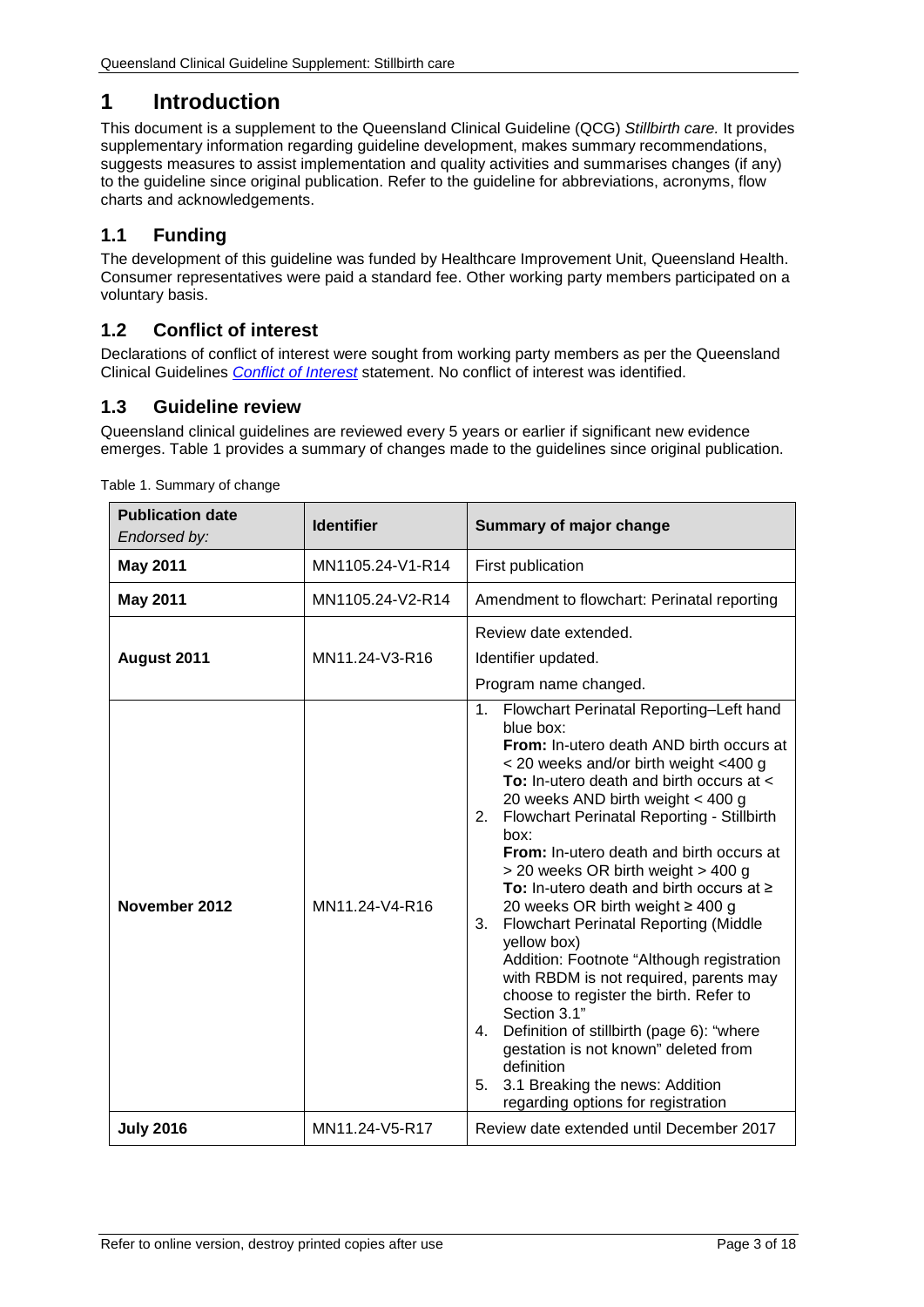| <b>Publication date</b>                                                                                              | <b>Identifier</b> | <b>Summary of major change</b>                                                                                                                                                                                                                                                                                                                                                                                                                                                                                                                                                   |  |
|----------------------------------------------------------------------------------------------------------------------|-------------------|----------------------------------------------------------------------------------------------------------------------------------------------------------------------------------------------------------------------------------------------------------------------------------------------------------------------------------------------------------------------------------------------------------------------------------------------------------------------------------------------------------------------------------------------------------------------------------|--|
| Endorsed by:                                                                                                         |                   |                                                                                                                                                                                                                                                                                                                                                                                                                                                                                                                                                                                  |  |
| <b>March 2018</b><br><b>QCG Steering</b><br>Committee, Statewide<br>Maternity and Neonatal<br>Clinical Network (QLD) | MN18.24-V6-R23    | Full review<br>1. Additional information and guidance about<br>communication with parents<br>2. Information about RCA and clinical incident<br>review added<br>3. IOL section updated<br>4. Core and selective investigations based on<br>maternal history and circumstances of baby's<br>death.<br>5. Reporting requirements updated                                                                                                                                                                                                                                            |  |
| <b>March 2019</b>                                                                                                    | MN19.24-V7-R23    | Updated reporting tool from National Perinatal<br>Death Audit Clinical Tool (NPDCAT) to<br>Australian Perinatal Mortality Clinical Audit Tool<br>(APMCAT)<br>• Removed NPDCAT and added APMCAT to<br>list of definitions on page 6.<br>Table 7 Reporting and documentation-<br>$\bullet$<br>amended<br>• Reference list updated                                                                                                                                                                                                                                                  |  |
| October 2019                                                                                                         | MN18.24-V8-R23    | Change initiated to align induction of labour<br>regimens between Termination of pregnancy<br>and Stillbirth care guidelines<br>• Section 4.2.2 Induction of labour<br>o Renamed to section 4.3 Induction of labour<br>o Deleted misoprostol and mifepristone<br>regimens from Table 13 IOL medications<br><b>Added Sections:</b><br>o 4.3.1 Care during induction of labour<br>o 4.3.2 Induction regimen for women at risk of<br>uterine rupture<br>o 4.3.3 Induction regimen for women not<br>known to be at risk of uterine rupture<br>• Minor formatting. References updated |  |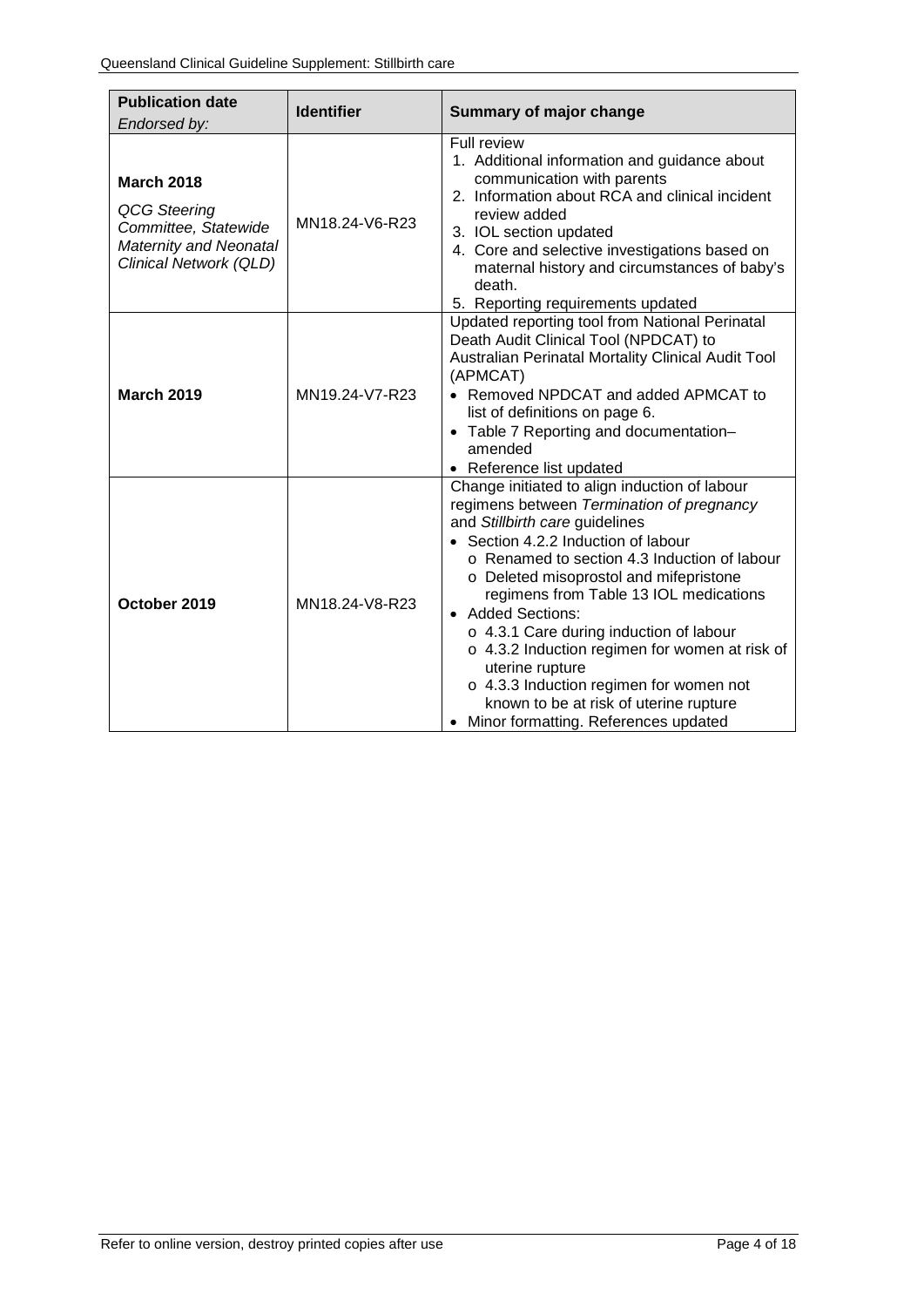# <span id="page-4-0"></span>**2 Methodology**

Queensland Clinical Guidelines (QCG) follows a rigorous process of guideline development. This process was endorsed by the Queensland Health Patient Safety and Quality Executive Committee in December 2009. The guidelines are best described as 'evidence informed consensus guidelines' and draw from the evidence base of existing national and international guidelines and the expert opinion of the working party.

# <span id="page-4-1"></span>**2.1 Topic identification**

The topic was identified as a priority by the Statewide Maternity and Neonatal Clinical Network at a forum in 2009.

# <span id="page-4-2"></span>**2.2 Scope**

<span id="page-4-4"></span>The scope of the guideline was determined using the following framework.

|  | Table 2. Scope framework |
|--|--------------------------|
|  |                          |

| <b>Scope framework</b> |                                                                                                                                                                                                                                                                                                                                                                                           |  |  |
|------------------------|-------------------------------------------------------------------------------------------------------------------------------------------------------------------------------------------------------------------------------------------------------------------------------------------------------------------------------------------------------------------------------------------|--|--|
| <b>Population</b>      | Women and families with stillbirth                                                                                                                                                                                                                                                                                                                                                        |  |  |
| <b>Purpose</b>         | Identify relevant evidence related to:<br>• Care and management of the woman and family who have experienced                                                                                                                                                                                                                                                                              |  |  |
|                        | stillbirth                                                                                                                                                                                                                                                                                                                                                                                |  |  |
| Outcome                | Diagnosis of stillbirth is performed correctly<br>• Clinical investigations are offered when a stillbirth is diagnosed<br>Bereavement care is provided to the woman and family<br>• Clinicians comply with relevant clinical standards and legislation<br>• Operational investigations into stillbirth are made<br>• Women receive counselling and feedback of results and investigations |  |  |
| <b>Exclusions</b>      | Early pregnancy loss<br>• Termination of pregnancy                                                                                                                                                                                                                                                                                                                                        |  |  |

## <span id="page-4-3"></span>**2.3 Clinical questions**

The following clinical questions were generated to inform the guideline scope and purpose:

- What are the legislative and reporting requirements in Queensland?
- What are the clinical standards required for the care of a woman with a stillbirth?
- What is best practice with regard to psycho-social care of the women and family?
- How is clinical care and management provided to the woman and family?
- When should a stillbirth be investigated?
- How should a stillbirth be investigated?
- What is best practice regarding the care offered to the woman and family following a stillbirth?
- Following a stillbirth, how is clinical management altered in subsequent pregnancies?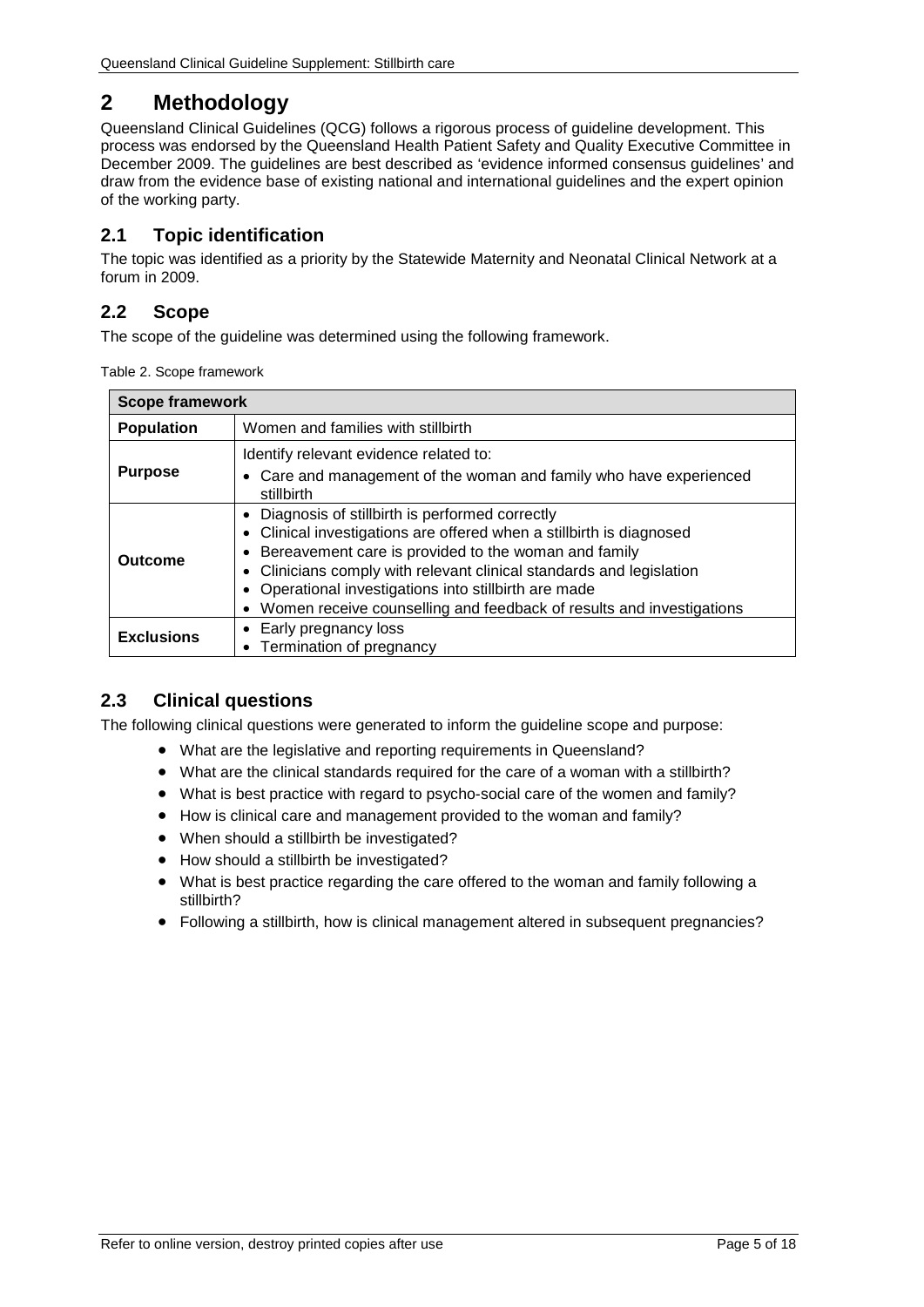# <span id="page-5-0"></span>**2.4 Search strategy**

A search of the literature was conducted during March–May 2016 and April–August 2017. The QCG search strategy is an iterative process that is repeated and amended as guideline development occurs (e.g. if additional areas of interest emerge, areas of contention requiring more extensive review are identified or new evidence is identified). All guidelines are developed using a basic search strategy. This involves both a formal and informal approach.

<span id="page-5-2"></span>

|  |  | Table 3. Basic search strategy |  |
|--|--|--------------------------------|--|
|--|--|--------------------------------|--|

| <b>Step</b> |                                                                                                             | <b>Consideration</b>                                                                                                                                                                                                                                                                                                                                                                                                                                                                                                                                 |
|-------------|-------------------------------------------------------------------------------------------------------------|------------------------------------------------------------------------------------------------------------------------------------------------------------------------------------------------------------------------------------------------------------------------------------------------------------------------------------------------------------------------------------------------------------------------------------------------------------------------------------------------------------------------------------------------------|
| 1.          | Review clinical guidelines<br>developed by other<br>reputable groups relevant to<br>the clinical speciality | • This may include national and/or international guideline<br>writers, professional organisations, government<br>organisations, state based groups.<br>• This assists the guideline writer to identify:<br>o The scope and breadth of what others have found useful<br>for clinicians and informs the scope and clinical question<br>development<br>o Identify resources commonly found in guidelines such as<br>flowcharts, audit criteria and levels of evidence<br>o Identify common search and key terms<br>o Identify common and key references |
| 2.          | Undertake a foundation<br>search using key search<br>terms                                                  | • Construct a search using common search and key terms<br>identified during Step 1 above<br>• Search the following databases<br>o PubMed<br>o CINAHL<br>o Medline<br>o Cochrane Central Register of Controlled Trials<br>o EBSCO<br>o Embase<br>Studies published in English less than or equal to 5 years<br>previous are reviewed in the first instance. Other years<br>may be searched as are relevant to the topic<br>• Save and document the search<br>Add other databases as relevant to the clinical area                                     |
| 3.          | Develop search word list for<br>each clinical question.                                                     | • This may require the development of clinical sub-questions<br>beyond those identified in the initial scope.<br>• Using the foundation search performed at Step 2 as the<br>baseline search framework, refine the search using the<br>specific terms developed for the clinical question<br>• Save and document the search strategy undertaken for<br>each clinical question                                                                                                                                                                        |
| 4.          | Other search strategies                                                                                     | • Search the reference lists of reports and articles for<br>additional studies<br>• Access other sources for relevant literature<br>o Known resource sites<br>o Internet search engines<br>o Relevant text books                                                                                                                                                                                                                                                                                                                                     |

#### <span id="page-5-1"></span>**2.4.1 Keywords**

The following keywords were used in the basic search strategy: stillbirth, fetal/foetal, death, demise, pregnancy loss, perinatal death, autopsy, postmortem.

Other keywords may have been used for specific aspects of the guideline.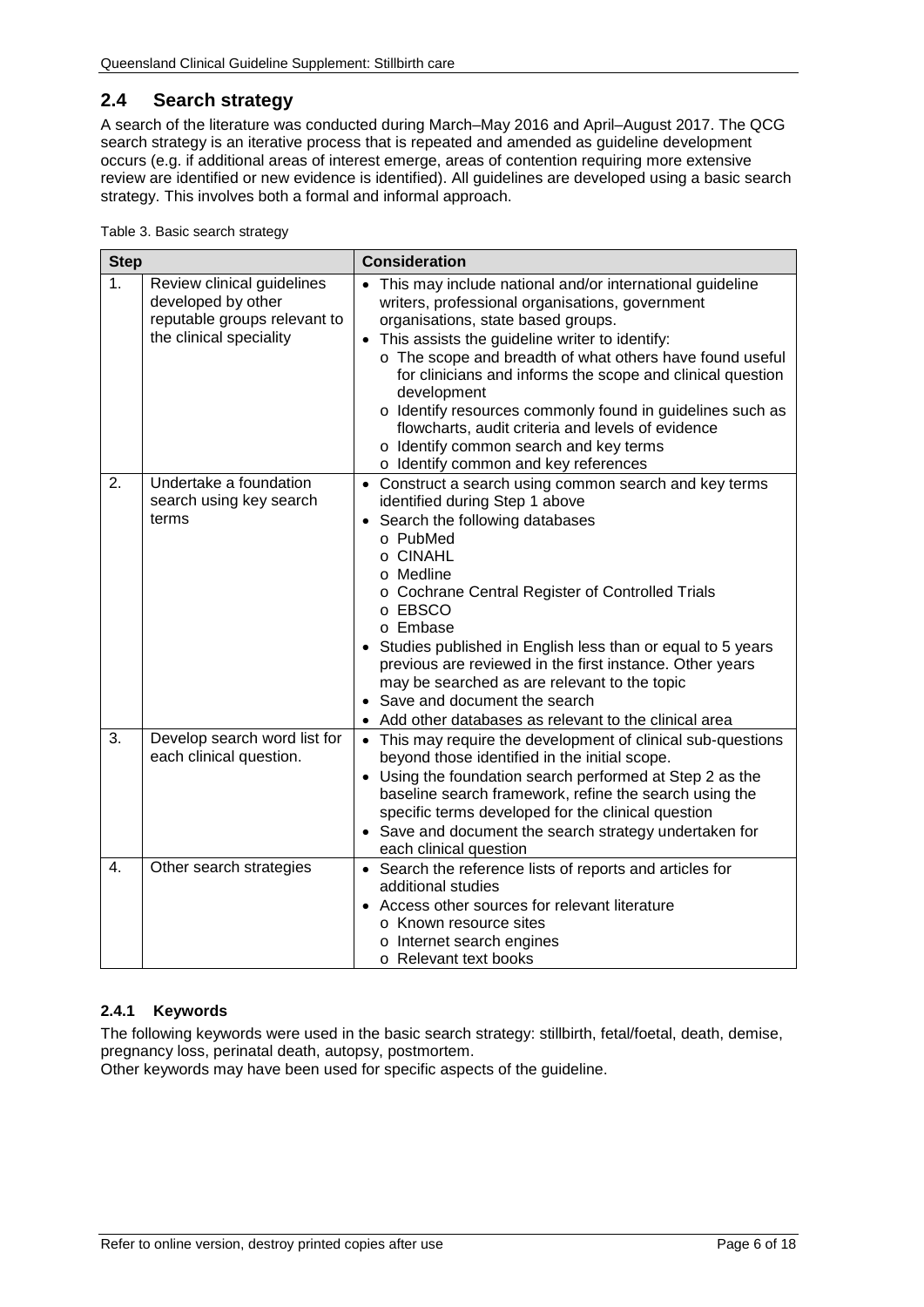# <span id="page-6-0"></span>**2.5 Consultation**

Major consultative and development processes occurred between October 2017 and January 2018 year here]. These are outlined in [Table 4.](#page-6-3)

| <b>Process</b>                                                                                                                                                                                                                                                                                                                                                                                                   | <b>Activity</b>                                                                                                                                                       |
|------------------------------------------------------------------------------------------------------------------------------------------------------------------------------------------------------------------------------------------------------------------------------------------------------------------------------------------------------------------------------------------------------------------|-----------------------------------------------------------------------------------------------------------------------------------------------------------------------|
| <b>Clinical lead</b>                                                                                                                                                                                                                                                                                                                                                                                             | • The nominated Clinical Lead was approved by QCG Steering Committee                                                                                                  |
| <b>Consumer</b><br>participation                                                                                                                                                                                                                                                                                                                                                                                 | • Consumer participation was invited from a range of consumer focused<br>organisations who had previously accepted an invitation for on-going<br>involvement with QCG |
| • An EOI for working party membership was distributed via email to<br>Queensland clinicians and stakeholders in September 2017<br>The working party was recruited from responses received<br><b>Working party</b><br>Working party members who participated in the working party consultation<br>processes are acknowledged in the guideline<br>Working party consultation occurred in a virtual group via email |                                                                                                                                                                       |
| • Consultation was invited from Queensland clinicians and stakeholders<br>during October 2017<br><b>Statewide</b><br>Feedback was received primarily via email<br>$\bullet$<br>consultation<br>All feedback was compiled and provided to the clinical lead and working<br>$\bullet$<br>party members for review and comment                                                                                      |                                                                                                                                                                       |

<span id="page-6-3"></span>

|  |  |  | Table 4. Major guideline development processes |  |
|--|--|--|------------------------------------------------|--|
|--|--|--|------------------------------------------------|--|

## <span id="page-6-1"></span>**2.6 Endorsement**

The guideline was endorsed by the:

- Queensland Clinical Guidelines Steering Committee in February 2018
- Statewide Maternity and Neonatal Clinical Network [Queensland] in February 2018

#### <span id="page-6-2"></span>**2.7 Publication**

The guideline and guideline supplement were published on the QCG website in March 2019 The guideline can be cited as:

Queensland Clinical Guidelines Stillbirth care. Guideline No. MN18.24-V8-R23. Queensland Health. 2019. Available from: <http://www.health.qld.gov.au/qcg>

The guideline supplement can be cited as:

Queensland Clinical Guidelines. Supplement: Stillbirth care. Guideline No. MN18.24- V8-R23. Queensland Health.2019. Available from:<http://www.health.qld.gov.au/qcg>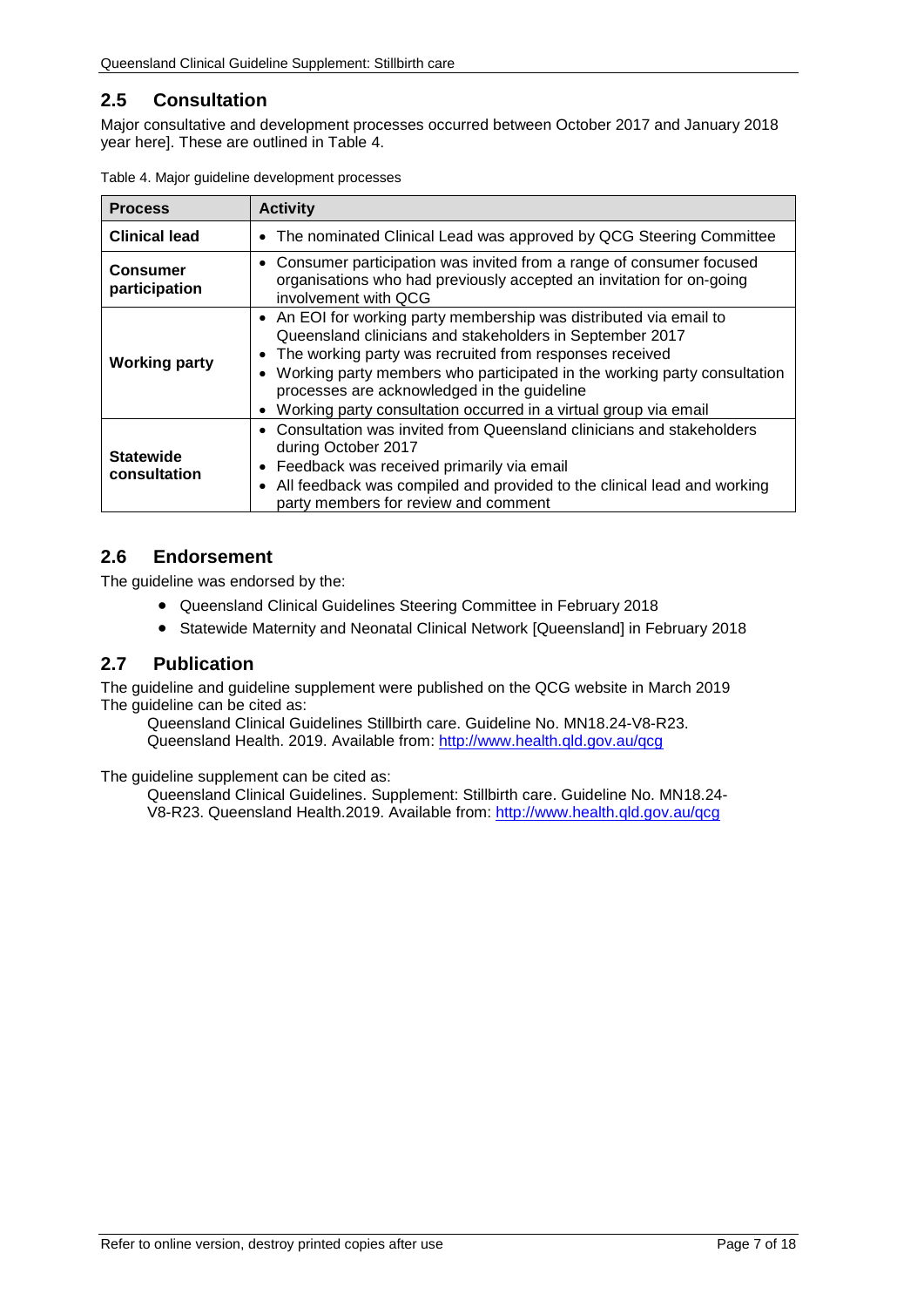# <span id="page-7-0"></span>**3 Levels of evidence**

The levels of evidence identified in the National Health and Medical Research Council (NHMRC), Levels of evidence and grades for recommendations for developers of guidelines (2009) or the GRADE system were used to inform the summary recommendations. Levels of evidence are outlined in [Table 5. Levels of evidence](#page-7-1) (NHMRC) and [Table 6. Levels of evidence](#page-7-2) (GRADE).

Note that the 'consensus' definition\* in [Table 5. Levels of evidence](#page-7-1) (NHMRC)is different from that proposed by the NHMRC. Instead, it relates to forms of evidence that are not identified by the NHMRC and/or that arise from the clinical experience of the guideline's clinical lead and working party.

<span id="page-7-1"></span>Summary recommendations are outlined in [Table 7.](#page-8-1)

| <b>NHMRC Levels of evidence</b> |                                                                                                                                                                                                                                             |  |  |
|---------------------------------|---------------------------------------------------------------------------------------------------------------------------------------------------------------------------------------------------------------------------------------------|--|--|
|                                 | Evidence obtained from a systematic review of all relevant randomised controlled<br>trials.                                                                                                                                                 |  |  |
| Ш                               | Evidence obtained from at least one properly designed randomised controlled trial.                                                                                                                                                          |  |  |
| $III-1$                         | Evidence obtained from well-designed pseudo randomised controlled trials<br>(alternate allocation or some other method).                                                                                                                    |  |  |
| $III-2$                         | Evidence obtained from comparative studies including systematic review of such<br>studies with concurrent controls and allocation not randomised (cohort studies),<br>case control studies or interrupted time series with a control group. |  |  |
| $III-3$                         | Evidence obtained from comparative studies with historical control, two or more<br>single arm studies, or interrupted time series without parallel control group.                                                                           |  |  |
| IV                              | Evidence obtained from case series, either post-test or pre-test and post-test.                                                                                                                                                             |  |  |
| Consensus*                      | Opinions based on respected authorities, descriptive studies or reports of expert<br>committees or clinical experience of the working party.                                                                                                |  |  |

Table 5. Levels of evidence (NHMRC)

#### <span id="page-7-2"></span>Table 6. Levels of evidence (GRADE)

|         | <b>GRADE Levels of evidence</b>                                                                                                                                                                                                                               |
|---------|---------------------------------------------------------------------------------------------------------------------------------------------------------------------------------------------------------------------------------------------------------------|
| $1 + +$ | Evidence obtained from high quality meta-analyses, systematic reviews of<br>RCTs, or RCTs with a very low risk of bias.                                                                                                                                       |
| 1+      | Evidence obtained from well conducted meta-analyses, systematic reviews<br>of RCTs, or RCTs with a low risk of bias.                                                                                                                                          |
|         | Evidence obtained from meta-analyses, systematic reviews or RCTs, or RCTs<br>with a high risk of bias.                                                                                                                                                        |
| $2 + +$ | Evidence obtained from high quality systematic reviews of case-control or<br>cohort studies or high quality case-control or cohort studies with a<br>very low risk of confounding, bias, or chance and a high probability that the<br>relationship is causal. |
| 2+      | Evidence obtained from well conducted case-control or cohort studies with<br>a low risk of confounding, bias, or chance and a moderate probability that the<br>relationship is causal.                                                                        |
| 2-      | Evidence obtained from case-control or cohort studies with a high risk of<br>confounding, bias, or chance and a significant risk that the relationship is not<br>causal.                                                                                      |
| 3       | Evidence obtained from non-analytic studies, e.g. case reports, case series.                                                                                                                                                                                  |
| 4       | Expert opinion.                                                                                                                                                                                                                                               |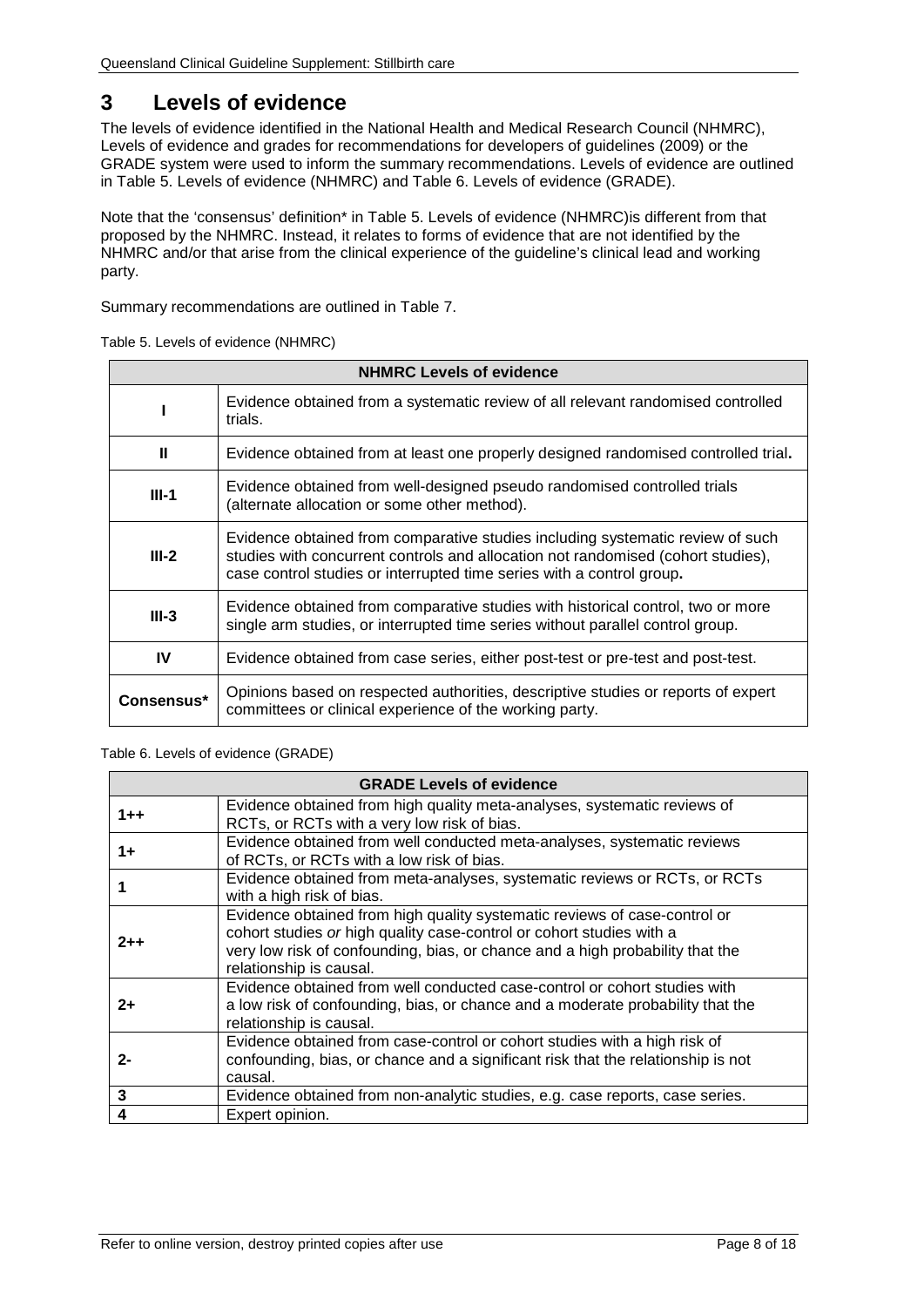# <span id="page-8-0"></span>**3.1 Summary recommendations**

<span id="page-8-1"></span>Summary recommendations are outlined in [Table 7. Summary recommendations.](#page-8-1) 

|  |  |  | Table 7. Summary recommendations |
|--|--|--|----------------------------------|
|--|--|--|----------------------------------|

|                | <b>Recommendation</b>                                                                                                                | <b>Grading of evidence</b> |
|----------------|--------------------------------------------------------------------------------------------------------------------------------------|----------------------------|
| 1              | Suggest vaginal birth unless a caesarean is clinically indicated                                                                     | Consensus/4                |
| $\mathbf{2}$   | Provide women and families with support group information                                                                            | Consensus/4                |
| 3              | Offer investigations based on the obstetric history and<br>circumstances of the baby's death                                         | Consensus/4                |
| 4              | Offer autopsy of baby to parents                                                                                                     | Consensus/4                |
| 5              | Offer external examination to all parents who decline an autopsy                                                                     | Consensus/4                |
| 6              | Undertake placental and cord pathology including microarray                                                                          | Consensus/4                |
| $\overline{7}$ | Undertake clinical photography (with consent) of all stillborn<br>babies                                                             | Consensus/4                |
| 8              | Offer postnatal review and follow up to all women                                                                                    | Consensus/4                |
| 9              | Classify stillbirths according to PSANZ criteria                                                                                     | Consensus/4                |
| 10             | Discuss all stillbirths including history, management and outcomes<br>with multidisciplinary team at perinatal mortality case review | Consensus/4                |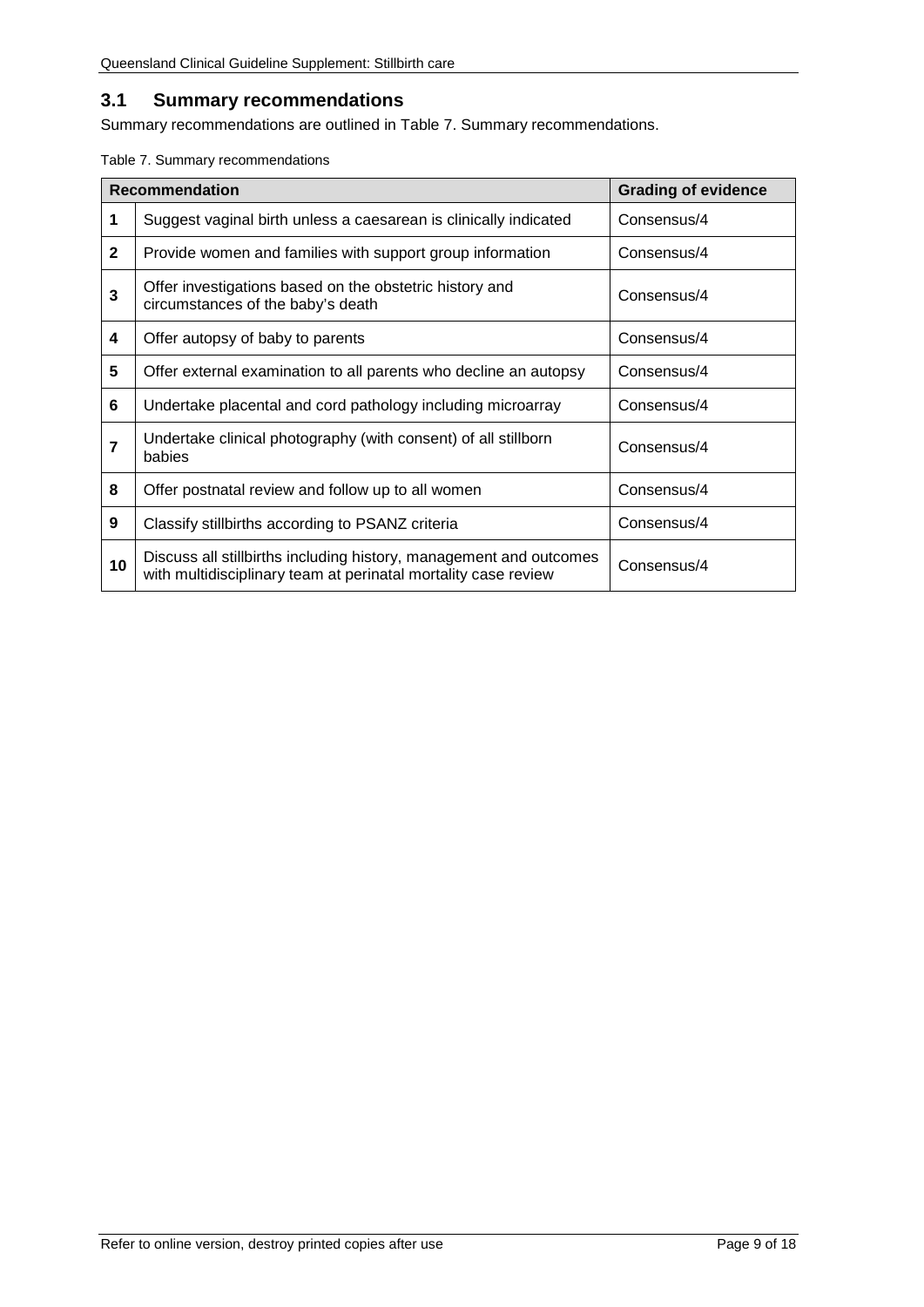# <span id="page-9-0"></span>**4 Implementation**

This guideline is applicable to all Queensland public and private maternity facilities. It can be downloaded in Portable Document Format (PDF) from [www.health.qld.gov.au/qcg](http://www.health.qld.gov.au/qcg)

### <span id="page-9-1"></span>**4.1 Guideline resources**

The following guideline components are provided on the website as separate resources:

- Flowchart: Stillbirth care: Stillbirth care
- Flowchart: Stillbirth care: Stillbirth investigations
- Flowchart: Stillbirth care: Perinatal death reporting in Queensland
- Flowchart: Stillbirth care: Stillbirth care
- Flowchart: Stillbirth care: Stillbirth care
- Flowchart: Stillbirth care: Scenario based reporting aid
- Education resource: Stillbirth care
- Knowledge assessment: Stillbirth care
- Parent information: Stillbirth

#### <span id="page-9-2"></span>**4.2 Suggested resources**

During the development process stakeholders identified additional resources with potential to complement and enhance guideline implementation and application. The following resources have not been sourced or developed by QCG but are suggested as complimentary to the guideline:

- Perinatal bereavement pack for memorabilia (e.g. photographs, footprint, locks of hair)
- Local government compliant guideline for parents taking a deceased baby home including any documentation required

#### <span id="page-9-3"></span>**4.3 Implementation measures**

Suggested activities to assist implementation of the guideline are outlined below.

#### <span id="page-9-4"></span>**4.3.1 QCG measures**

- Notify Chief Executive Officer and relevant stakeholders
- Monitor emerging new evidence to ensure guideline reflects contemporaneous practice
- Capture user feedback
- Record and manage change requests
- Review guideline in 2023

#### <span id="page-9-5"></span>**4.3.2 Hospital and Health Service measures**

Initiate, promote and support local systems and processes to integrate the guideline into clinical practice, including:

- Hospital and Health Service (HHS) Executive endorse the guidelines and their use in the HHS and communicate this to staff
- Promote the introduction of the guideline to relevant health care professionals
- Support education and training opportunities relevant to the guideline and service capabilities
- Align clinical care with guideline recommendations
- Undertake relevant implementation activities as outlined in the *Guideline implementation checklist* available at [www.health.qld.gov.au/qcg](http://www.health.qld.gov.au/qcg)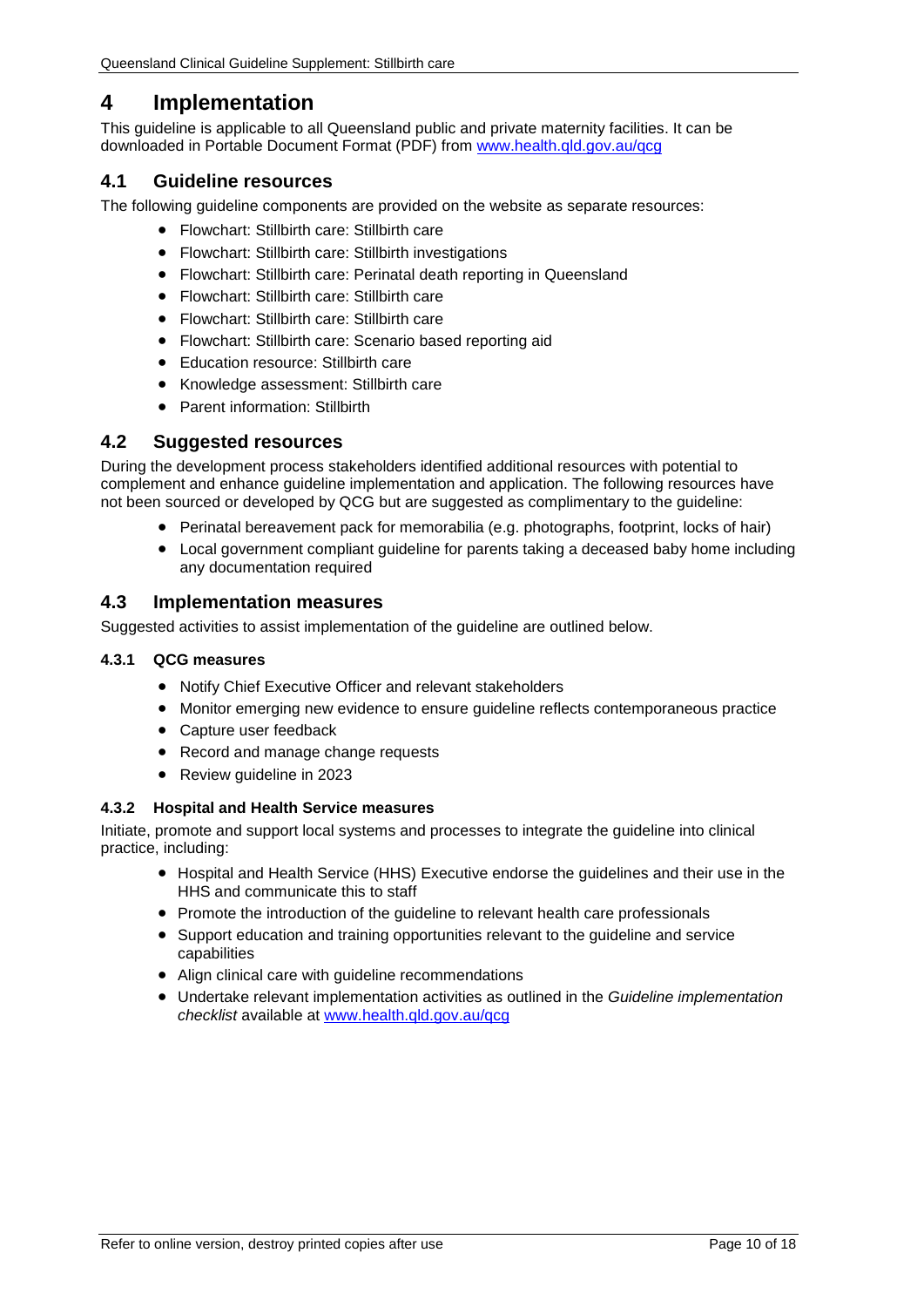#### <span id="page-10-0"></span>**4.4 Quality measures**

Auditing of guideline recommendations and content assists with identifying quality of care issues and provides evidence of compliance with the National Safety and Quality Health Service (NSQHS)Standards <sup>1</sup> [Refer to [Table 8\]](#page-10-2). Suggested audit and quality measures are identified in [Table 9. Clinical quality measures.](#page-10-3)

<span id="page-10-2"></span>Table 8. NSQHS Standard 1

| <b>NSQHS Standard 1: Clinical governance</b>  |                                                                                                                                                                                              |  |
|-----------------------------------------------|----------------------------------------------------------------------------------------------------------------------------------------------------------------------------------------------|--|
| <b>Clinical performance and effectiveness</b> |                                                                                                                                                                                              |  |
| Criterion 1.27:                               | <b>Actions required:</b>                                                                                                                                                                     |  |
|                                               | Provide clinicians with ready access to best-<br>а.<br>practice guidelines, integrated care pathways,<br>clinical pathways and decision support tools<br>relevant to their clinical practice |  |
| Evidence based care                           | Support clinicians to use the best available<br>b.<br>evidence, including relevant clinical care<br>standards developed by the Australian<br>Commission on Safety and Quality in Health Care |  |

<span id="page-10-3"></span>The following clinical quality measures are suggested:

Table 9. Clinical quality measures

| <b>No</b>        | <b>Audit criteria</b>                                                                                                            | <b>Guideline Section</b>                          |
|------------------|----------------------------------------------------------------------------------------------------------------------------------|---------------------------------------------------|
| $\mathbf{1}$ .   | Stillbirths classified and reported according to legislation,<br>recommended criteria and standards                              | 2 Reporting<br>requirements                       |
| 2.               | All stillborn babies have a clinical examination                                                                                 | 6.2 Fetal and baby<br>investigations              |
| 3.               | All parents are offered an autopsy of their baby where<br>indicated                                                              | 5.3 Autopsy                                       |
| 4.               | Clinical photography is taken of stillborn babies (with consent)                                                                 | 6.2 Fetal and baby<br>investigations              |
| 5.               | Placental and cord pathology is undertaken for stillbirths<br>including microarray                                               | 6.2 Fetal and baby<br>investigations              |
| 6.               | The history, management and outcomes of women who have<br>had a stillbirth are discussed at a perinatal mortality case<br>review | 2 Clinical standards                              |
| $\overline{7}$ . | Women are offered postnatal review and follow-up after a<br>stillbirth                                                           | 5.2.3 care during labour,<br>birth and post birth |
| 8.               | Women are provided with support group information                                                                                | 4.3 Post birth care                               |

## <span id="page-10-1"></span>**4.5 Areas for future research**

During development the following areas where identified as having limited or poor quality evidence to inform clinical decision making. Further research in these areas may be useful.

- Best practice bereavement care in perinatal setting
- Evidence for the impact of holding the stillborn baby on mental health and well-being on mother and father
- The impact of contact with the stillborn baby on outcomes for partners
- Correlating clinical and sonographic findings with a range of autopsy features
- Maternal sleep related practices as risk factors for stillbirth
- The role of perceived change in fetal behaviour especially increase in fetal movements
- Frequency and significance of maternal premonition of adverse outcome in women who experience stillbirth compared to the pregnant population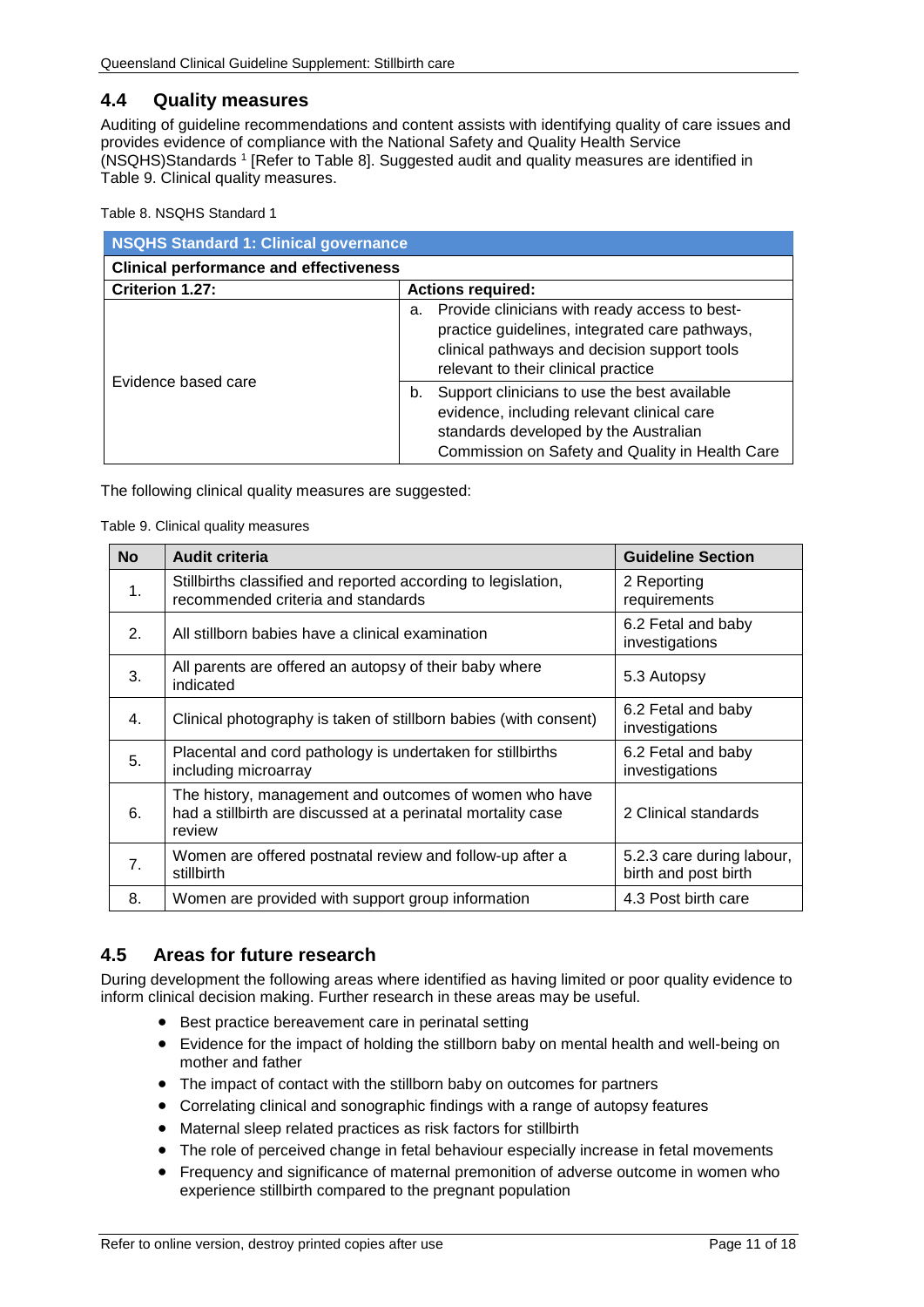# **4.6 Safety and quality**

Implementation of this guideline provides evidence of compliance with the National Safety and Quality Health Service Standards and Australian Council on Healthcare Standards (ACHS) Evaluation and Quality Improvement Program (EQuIP) National accreditation programs.1,2

Table 10. NSQHS/EQuIPNational Criteria

<span id="page-11-1"></span><span id="page-11-0"></span>

| <b>NSQHS/EQuIPNational Criteria</b>                                                                                                                                                                                              | <b>Actions required</b>                                                                                                                                                                                                                                                                                                                                                                                                                                                                                                                                                                                                                                                                                                                                                                                                                                                          | $\boxtimes$ Evidence of compliance                                                                                                                                                                                                                                                                                                                                                                                                                                                                                                                                                                                                                                                                                                                  |
|----------------------------------------------------------------------------------------------------------------------------------------------------------------------------------------------------------------------------------|----------------------------------------------------------------------------------------------------------------------------------------------------------------------------------------------------------------------------------------------------------------------------------------------------------------------------------------------------------------------------------------------------------------------------------------------------------------------------------------------------------------------------------------------------------------------------------------------------------------------------------------------------------------------------------------------------------------------------------------------------------------------------------------------------------------------------------------------------------------------------------|-----------------------------------------------------------------------------------------------------------------------------------------------------------------------------------------------------------------------------------------------------------------------------------------------------------------------------------------------------------------------------------------------------------------------------------------------------------------------------------------------------------------------------------------------------------------------------------------------------------------------------------------------------------------------------------------------------------------------------------------------------|
| <b>NSQHS Standard 1: Clinical governance</b>                                                                                                                                                                                     |                                                                                                                                                                                                                                                                                                                                                                                                                                                                                                                                                                                                                                                                                                                                                                                                                                                                                  |                                                                                                                                                                                                                                                                                                                                                                                                                                                                                                                                                                                                                                                                                                                                                     |
| Patient safety and quality systems<br>Safety and quality systems are<br>integrated with governance processes<br>to enable organisations to actively<br>manage and improve the safety and<br>quality of health care for patients. | Diversity and high risk groups<br>1.15 The health service organisation:<br>a. Identifies the diversity of the consumers using its services<br>b. Identifies groups of patients using its services who are at<br>higher risk of harm<br>c. Incorporates information on the diversity of its consumers and<br>higher-risk groups into the planning and delivery of care                                                                                                                                                                                                                                                                                                                                                                                                                                                                                                            | Assessment and care appropriate to the cohort of patients is<br>identified in the guideline<br>☑<br>High risk groups are identified in the guideline<br>The guideline is based on the best available evidence<br>☑                                                                                                                                                                                                                                                                                                                                                                                                                                                                                                                                  |
| <b>Clinical performance and</b><br>effectiveness<br>The workforce has the right<br>qualifications, skills and supervision to<br>provide safe, high-quality health care to<br>patients.                                           | Evidence based care<br>1.27 The health service organisation has processes that:<br>a. Provide clinicians with ready access to best-practice<br>guidelines, integrated care pathways, clinical pathways and<br>decision support tools relevant to their clinical practice<br>b. Support clinicians to use the best available evidence,<br>including relevant clinical care standards developed by the<br>Australian Commission on Safety and Quality in Health Care<br>Performance management<br>1.22 The health service organisation has valid and reliable<br>performance review processes that:<br>a. Require members of the workforce to regularly take part in a<br>review of their performance<br>b. Identify needs for training and development in safety and<br>quality<br>c. Incorporate information on training requirements into the<br>organisation's training system | Queensland Clinical Guidelines is funded by Queensland Health to<br>☑<br>develop clinical guidelines relevant to the service line to guide safe<br>patient care across Queensland<br>The guideline provides evidence-based and best practice<br>☑<br>recommendations for care<br>The guideline is endorsed for use in Queensland Health facilities.<br>A desktop icon is available on every Queensland Health computer<br>desktop to provide quick and easy access to the guideline<br>The guideline has accompanying educational resources to support<br>☑<br>ongoing safety and quality education for identified professional and<br>personal development. The resources are freely available on the<br>internet http://www.health.qld.gov.au/qcg |
| Patient safety and quality systems<br>Safety and quality systems are<br>integrated with governance processes<br>to enable organisations to actively<br>manage and improve the safety and<br>quality of health care for patients. | <b>Policies and procedures</b><br>1.7 The health service organisation uses a risk management<br>approach to:<br>a. Set out, review, and maintain the currency and effectiveness<br>of, policies, procedures and protocols<br>b. Monitor and take action to improve adherence to policies,<br>procedures and protocols<br>c. Review compliance with legislation, regulation and<br>jurisdictional requirements                                                                                                                                                                                                                                                                                                                                                                                                                                                                    | ☑<br>QCG has established processes to review and maintain all<br>guidelines and associated resources<br>Change requests are managed to ensure currency of published<br>guidelines<br>Implementation tools and checklist are provided to assist with<br>☑<br>adherence to guidelines<br>Suggested audit criteria are provided in guideline supplement<br>☑<br>☑<br>The guidelines comply with legislation, regulation and jurisdictional<br>requirements                                                                                                                                                                                                                                                                                             |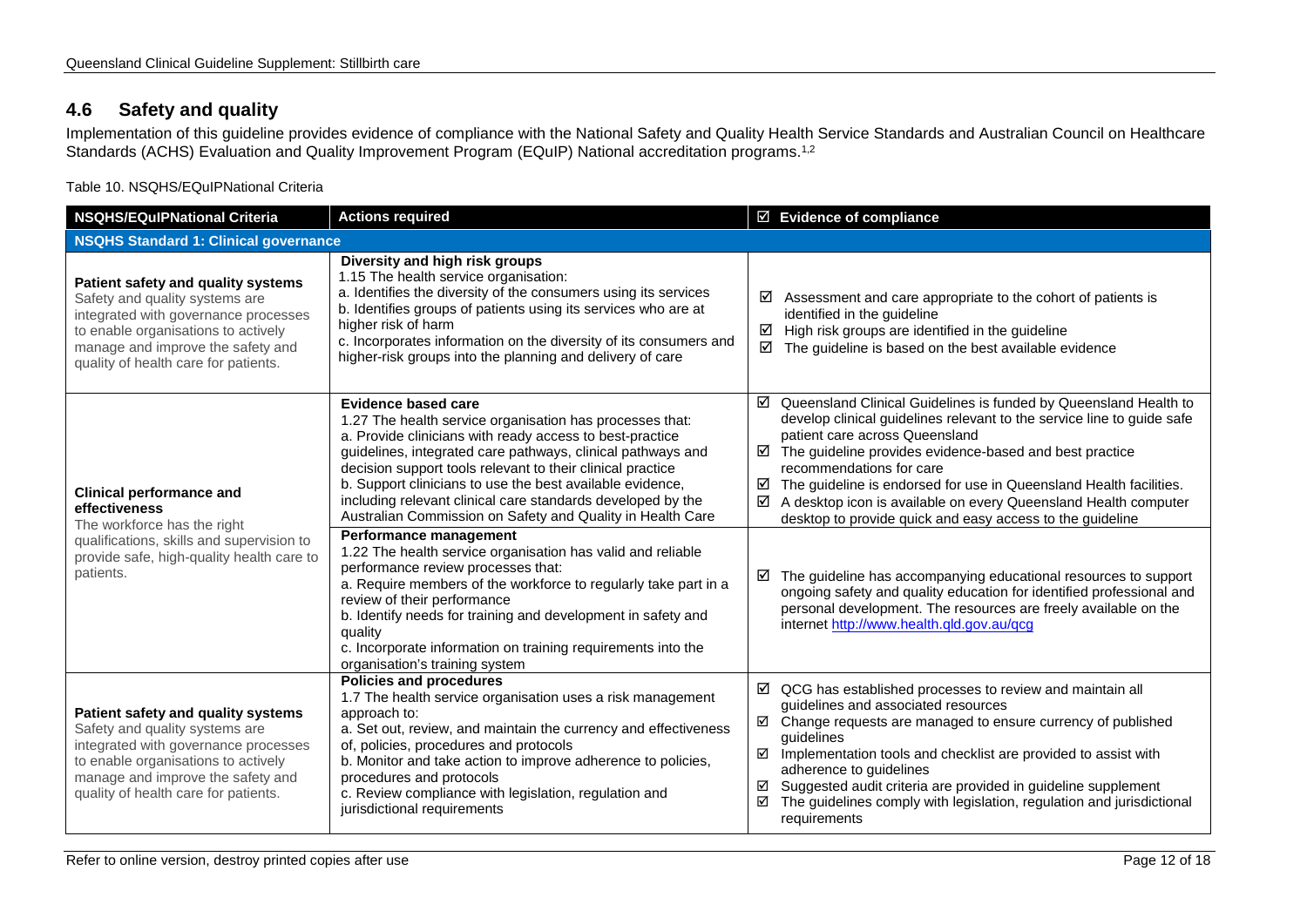| <b>NSQHS/EQulPNational Criteria</b>                                                                                                                                                                                                                                                                                        | <b>Actions required</b>                                                                                                                                                                                                                                                                                                                                                                                                                                                                                                                                                                                                                                                                                                                                                                                                                                                                                                                                                                            | $\boxtimes$ Evidence of compliance                                                                                                                                                                                                                                                                                                                                                                                                                                 |  |  |
|----------------------------------------------------------------------------------------------------------------------------------------------------------------------------------------------------------------------------------------------------------------------------------------------------------------------------|----------------------------------------------------------------------------------------------------------------------------------------------------------------------------------------------------------------------------------------------------------------------------------------------------------------------------------------------------------------------------------------------------------------------------------------------------------------------------------------------------------------------------------------------------------------------------------------------------------------------------------------------------------------------------------------------------------------------------------------------------------------------------------------------------------------------------------------------------------------------------------------------------------------------------------------------------------------------------------------------------|--------------------------------------------------------------------------------------------------------------------------------------------------------------------------------------------------------------------------------------------------------------------------------------------------------------------------------------------------------------------------------------------------------------------------------------------------------------------|--|--|
| <b>NSQHS Standard 2: Partnering with Consumers</b>                                                                                                                                                                                                                                                                         |                                                                                                                                                                                                                                                                                                                                                                                                                                                                                                                                                                                                                                                                                                                                                                                                                                                                                                                                                                                                    |                                                                                                                                                                                                                                                                                                                                                                                                                                                                    |  |  |
| <b>Health literacy</b><br>Health service organisations<br>communicate with consumers in a way<br>that supports effective partnerships.                                                                                                                                                                                     | Communication that supports effective partnerships<br>2.8 The health service organisation uses communication<br>mechanisms that are tailored to the diversity of the consumers<br>who use its services and, where relevant, the diversity of the<br>local community<br>2.9 Where information for patients, carers, families and<br>consumers about health and health services is developed<br>internally, the organisation involves consumers in its<br>development and review<br>2.10 The health service organisation supports clinicians to<br>communicate with patients, carers, families and consumers<br>about health and health care so that:<br>a. Information is provided in a way that meets the needs of<br>patients, carers, families and consumers<br>b. Information provided is easy to understand and use<br>c. The clinical needs of patients are addressed while they are in<br>the health service organisation<br>d. Information needs for ongoing care are provided on discharge | $\boxtimes$ Consumer consultation was sought and obtained during the<br>development of the guideline. Refer to the acknowledgement<br>section of the guideline for details<br>Consumer information is developed to align with the guideline and<br>☑<br>included consumer involvement during development and review<br>The consumer information was developed using plain English and<br>☑<br>with attention to literacy and ease of reading needs of the consumer |  |  |
| Partnering with consumers in<br>organisational design and<br>governance<br>Consumers are partners in the design<br>and governance of the organisation.                                                                                                                                                                     | Partnerships in healthcare governance planning, design,<br>measurement and evaluation<br>2.11 The health service organisation:<br>a. Involves consumers in partnerships in the governance of, and<br>to design, measure and evaluate, health care<br>b. Has processes so that the consumers involved in these<br>partnerships reflect the diversity of consumers who use the<br>service or, where relevant, the diversity of the local community<br>2.14 The health service organisation works in partnership with<br>consumers to incorporate their views and experiences into<br>training and education for the workforce                                                                                                                                                                                                                                                                                                                                                                        | $\boxtimes$ Consumers are members of guideline working parties<br>The guideline is based on the best available evidence<br>The guidelines and consumer information are endorsed by the QCG<br>and Queensland Statewide Maternity and Neonatal Clinical Network<br>Steering Committees which includes consumer membership                                                                                                                                           |  |  |
| <b>NSQHS Standard 4: Medication safety</b>                                                                                                                                                                                                                                                                                 |                                                                                                                                                                                                                                                                                                                                                                                                                                                                                                                                                                                                                                                                                                                                                                                                                                                                                                                                                                                                    |                                                                                                                                                                                                                                                                                                                                                                                                                                                                    |  |  |
| <b>Clinical governance and quality</b><br>improvement to support medication<br>management<br>Organisation-wide systems are used to<br>support and promote safety for<br>procuring, supplying, storing,<br>compounding, manufacturing,<br>prescribing, dispensing, administering<br>and monitoring the effects of medicines | Integrating clinical governance<br>4.1 Clinicians use the safety and quality systems from the<br>Clinical Governance Standard when:<br>a. Implementing policies and procedures for medication<br>management<br>b. Managing risks associated with medication management<br>c. Identifying training requirements for medication management                                                                                                                                                                                                                                                                                                                                                                                                                                                                                                                                                                                                                                                           | The guideline provides current evidence based recommendations<br>☑<br>about medication                                                                                                                                                                                                                                                                                                                                                                             |  |  |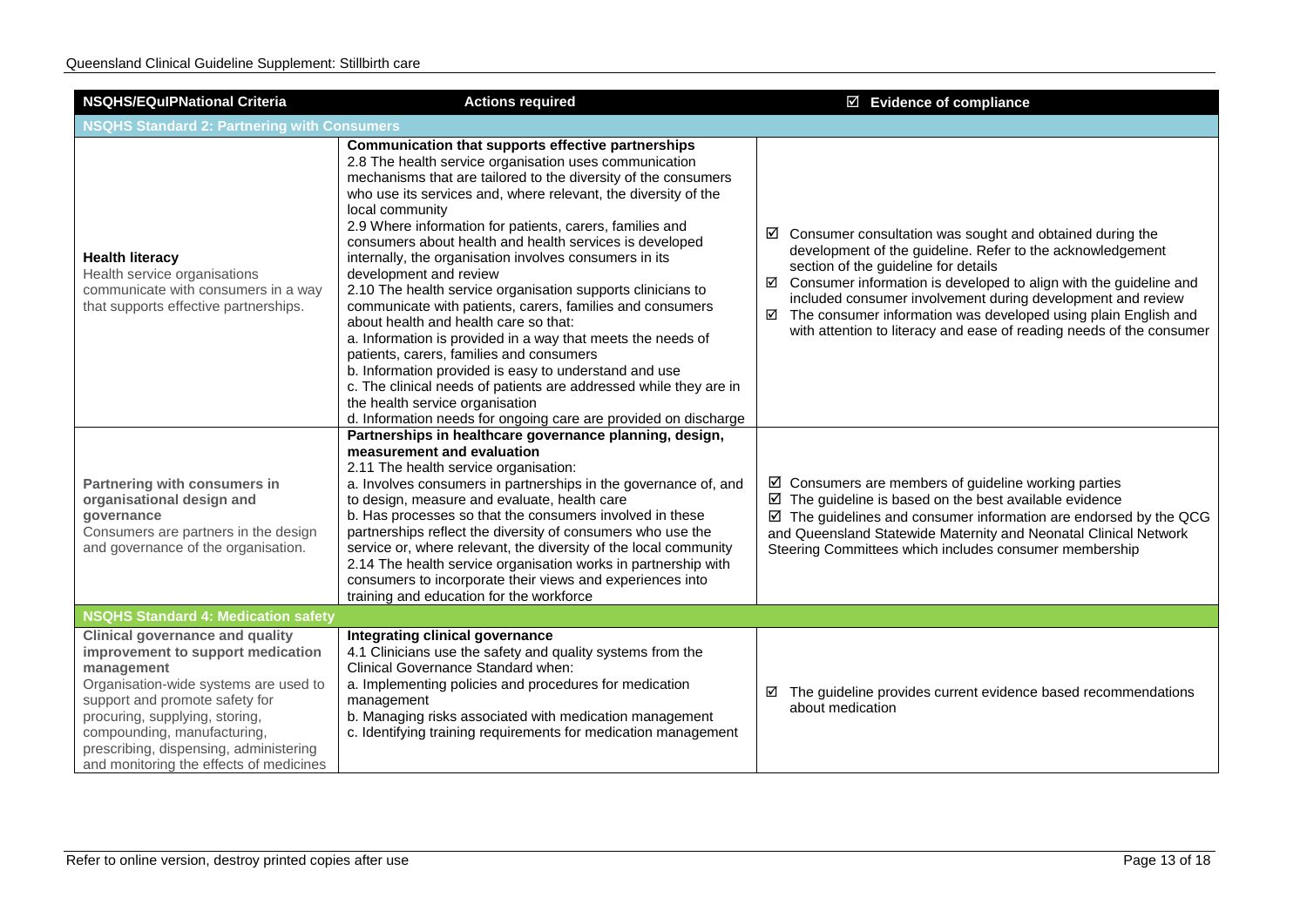| <b>NSQHS/EQuIPNational Criteria</b>                                                                                                                                                                                                           | <b>Actions required</b>                                                                                                                                                                                                                                                                                                                                                                                                                                                                                                                                                                                                                                                                                                                                                                                                                                                                                                                                                                                                                                                                                                                                                                                                                                                                               |             | $\boxtimes$ Evidence of compliance                                                                                                                                                                                                                                                                                                                                                                                                                                              |
|-----------------------------------------------------------------------------------------------------------------------------------------------------------------------------------------------------------------------------------------------|-------------------------------------------------------------------------------------------------------------------------------------------------------------------------------------------------------------------------------------------------------------------------------------------------------------------------------------------------------------------------------------------------------------------------------------------------------------------------------------------------------------------------------------------------------------------------------------------------------------------------------------------------------------------------------------------------------------------------------------------------------------------------------------------------------------------------------------------------------------------------------------------------------------------------------------------------------------------------------------------------------------------------------------------------------------------------------------------------------------------------------------------------------------------------------------------------------------------------------------------------------------------------------------------------------|-------------|---------------------------------------------------------------------------------------------------------------------------------------------------------------------------------------------------------------------------------------------------------------------------------------------------------------------------------------------------------------------------------------------------------------------------------------------------------------------------------|
| <b>NSQHS Standard 5: Comprehensive care</b>                                                                                                                                                                                                   |                                                                                                                                                                                                                                                                                                                                                                                                                                                                                                                                                                                                                                                                                                                                                                                                                                                                                                                                                                                                                                                                                                                                                                                                                                                                                                       |             |                                                                                                                                                                                                                                                                                                                                                                                                                                                                                 |
| <b>Clinical governance and quality</b><br>improvement to support<br>comprehensive care<br>Systems are in place to support<br>clinicians to deliver comprehensive care                                                                         | Integrating clinical governance<br>5.1 Clinicians use the safety and quality systems from the<br>Clinical Governance Standard when:<br>a. Implementing policies and procedures for comprehensive care<br>b. Managing risks associated with comprehensive care<br>c. Identifying training requirements to deliver comprehensive<br>care<br><b>Partnering with consumers</b><br>5.3 Clinicians use organisational processes from the Partnering<br>with Consumers Standard when providing comprehensive care<br>to:<br>a. Actively involve patients in their own care<br>b. Meet the patient's information needs<br>c. Share decision-making                                                                                                                                                                                                                                                                                                                                                                                                                                                                                                                                                                                                                                                            | ☑<br>☑<br>☑ | The guideline has accompanying educational resources to support<br>ongoing safety and quality education for identified professional and<br>personal development. The resources are freely available on the<br>internet http://www.health.qld.gov.au/qcg<br>The guideline provides evidence-based and best practice<br>recommendations for care<br>Consumer information is developed for the guideline                                                                           |
| <b>NSQHS Standard 6: Communicating for safety</b>                                                                                                                                                                                             |                                                                                                                                                                                                                                                                                                                                                                                                                                                                                                                                                                                                                                                                                                                                                                                                                                                                                                                                                                                                                                                                                                                                                                                                                                                                                                       |             |                                                                                                                                                                                                                                                                                                                                                                                                                                                                                 |
| <b>Clinical governance and quality</b><br>improvement to support effective<br>communication<br>Systems are in place for effective and<br>coordinated communication that<br>supports the delivery of continuous and<br>safe care for patients. | Integrating clinical governance<br>6.1 Clinicians use the safety and quality systems from the<br>Clinical Governance Standard when:<br>a. Implementing policies and procedures to support effective<br>clinical communication<br>b. Managing risks associated with clinical communication<br>c. Identifying training requirements for effective and coordinated<br>clinical communication<br><b>Partnering with consumers</b><br>6.3 Clinicians use organisational processes from the Partnering<br>with Consumers Standard to effectively communicate with<br>patients, carers and families during high-risk situations to:<br>a. Actively involve patients in their own care<br>b. Meet the patient's information needs<br>c. Share decision-making<br>Organisational processes to support effective<br>communication<br>6.4 The health service organisation has clinical communications<br>processes to support effective communication when:<br>a. Identification and procedure matching should occur<br>b. All or part of a patient's care is transferred within the<br>organisation, between multidisciplinary teams, between<br>clinicians or between organisations; and on discharge<br>c. Critical information about a patient's care, including<br>information on risks, emerges or changes | ☑<br>☑<br>☑ | Requirements for effective clinical communication by clinicians are<br>identified<br>$\boxtimes$ The guideline provides evidence-based and best practice<br>recommendations for communication between clinicians<br>The guideline provides evidence-based and best practice<br>recommendations for communication with patients, carers and<br>families<br>The guideline provides evidence-based and best practice<br>recommendations for discharge planning and follow -up care |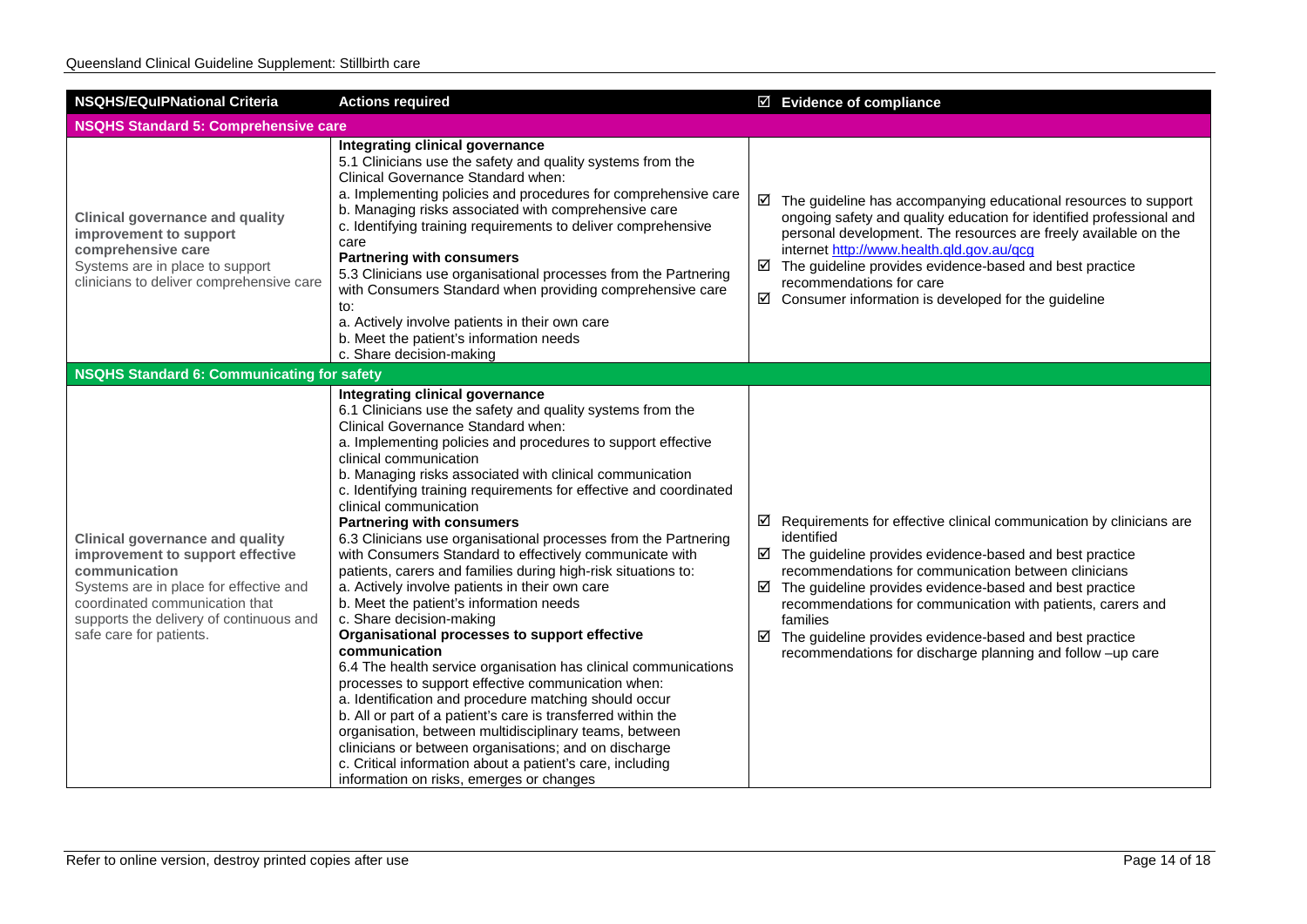| <b>NSQHS/EQuIPNational Criteria</b>                                                                                                                                                            | <b>Actions required</b>                                                                                                                                                                                                                                                                                                                                                                                                                                                                                                                                                                                                                                                                                                                                                                                                                                                                                                                                                                             | $\boxtimes$ Evidence of compliance                                                                                                                                               |
|------------------------------------------------------------------------------------------------------------------------------------------------------------------------------------------------|-----------------------------------------------------------------------------------------------------------------------------------------------------------------------------------------------------------------------------------------------------------------------------------------------------------------------------------------------------------------------------------------------------------------------------------------------------------------------------------------------------------------------------------------------------------------------------------------------------------------------------------------------------------------------------------------------------------------------------------------------------------------------------------------------------------------------------------------------------------------------------------------------------------------------------------------------------------------------------------------------------|----------------------------------------------------------------------------------------------------------------------------------------------------------------------------------|
| <b>NSQHS Standard 6: Communicating for safety</b>                                                                                                                                              |                                                                                                                                                                                                                                                                                                                                                                                                                                                                                                                                                                                                                                                                                                                                                                                                                                                                                                                                                                                                     |                                                                                                                                                                                  |
| <b>Communication of critical</b><br>information<br>Systems to effectively communicate<br>critical information and risks when they<br>emerge or change are used to ensure<br>safe patient care. | <b>Communicating critical information</b><br>6.9 Clinicians and multidisciplinary teams use clinical<br>communication processes to effectively communicate critical<br>information, alerts and risks, in a timely way, when they emerge<br>or change to:<br>a. Clinicians who can make decisions about care<br>b. Patients, carers and families, in accordance with the wishes of<br>the patient<br>6.10 The health service organisation ensures that there are<br>communication processes for patients, carers and families to<br>directly communicate critical information and risks about care to<br>clinicians                                                                                                                                                                                                                                                                                                                                                                                  | Requirements for effective clinical communication of critical<br>information are identified<br>☑<br>Requirements for escalation of care are identified                           |
| <b>Correct identification and procedure</b><br>matching<br>Systems to maintain the identity of the<br>patient are used to ensure that the<br>patient receives the care intended for<br>them.   | Correct identification and procedure matching<br>6.5 The health service organisation:<br>a. Defines approved identifiers for patients according to best-<br>practice guidelines<br>b. Requires at least three approved identifiers on registration<br>and admission; when care, medication, therapy and other<br>services are provided; and when clinical handover, transfer or<br>discharge documentation is generated                                                                                                                                                                                                                                                                                                                                                                                                                                                                                                                                                                             | Requirements for safe and for correct patient identification are<br>identified                                                                                                   |
| <b>Communicating at clinical handover</b><br>Processes for structured clinical<br>handover are used to effectively<br>communicate about the health care of<br>patients.                        | <b>Clinical handover</b><br>6.7 The health service organisation, in collaboration with<br>clinicians, defines the:<br>a. Minimum information content to be communicated at clinical<br>handover, based on best-practice guidelines<br>b. Risks relevant to the service context and the particular needs<br>of patients, carers and families<br>c. Clinicians who are involved in the clinical handover<br>6.8 Clinicians use structured clinical handover processes that<br>include:<br>a. Preparing and scheduling clinical handover<br>b. Having the relevant information at clinical handover<br>c. Organising relevant clinicians and others to participate in<br>clinical handover<br>d. Being aware of the patient's goals and preferences<br>e. Supporting patients, carers and families to be involved in<br>clinical handover, in accordance with the wishes of the patient<br>f. Ensuring that clinical handover results in the transfer of<br>responsibility and accountability for care | The guideline acknowledges the need for local protocols to support<br>transfer of information, professional responsibility and accountability<br>for some or all aspects of care |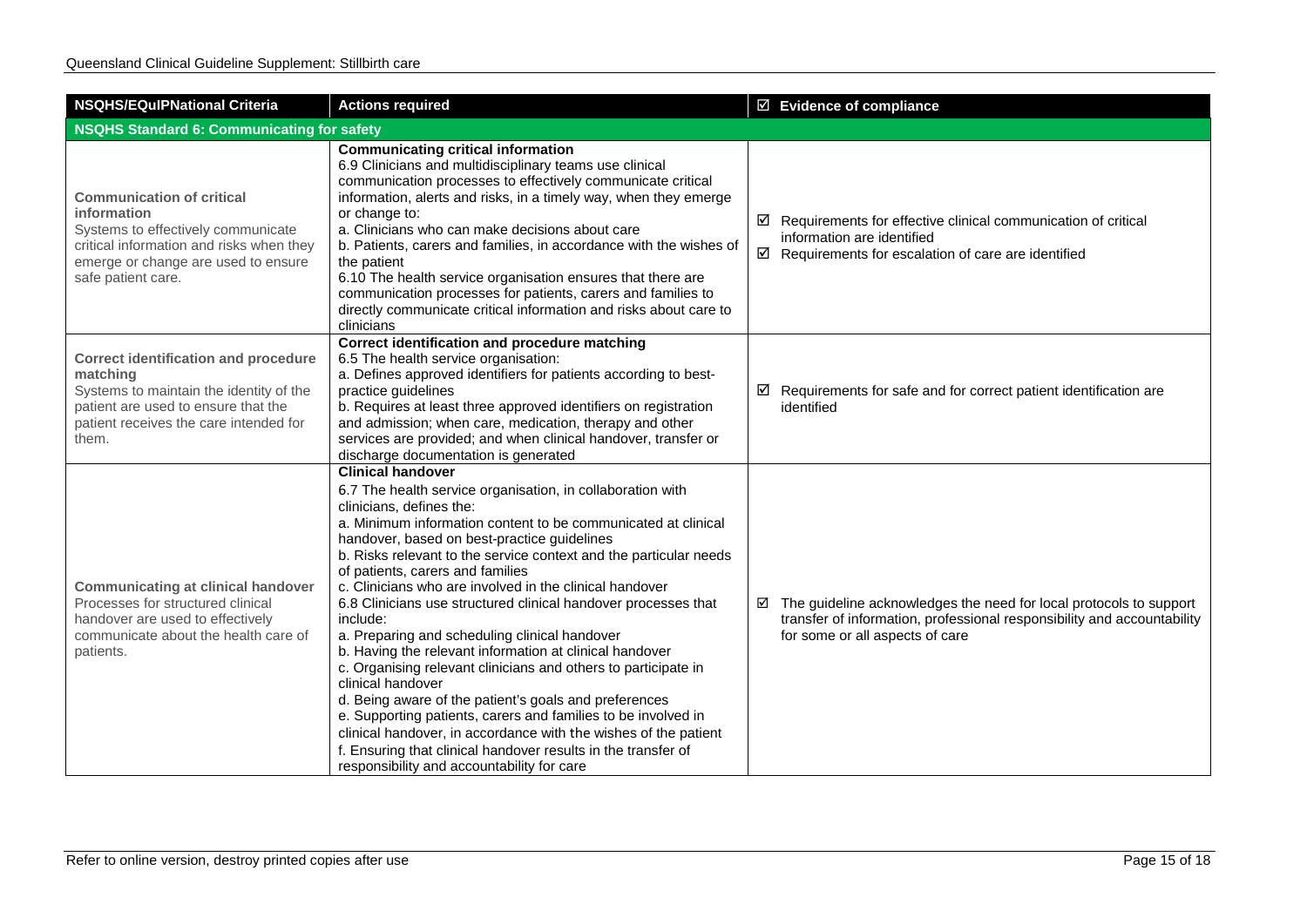| <b>NSQHS/EQuIPNational Criteria</b>                                                                                                                                                                                                                                                           | <b>Actions required</b>                                                                                                                                                                                                                                                                                                                                                                                                                                                                                                                                                                                                                                                                                               | $\boxtimes$ Evidence of compliance                                                                                                                                                           |
|-----------------------------------------------------------------------------------------------------------------------------------------------------------------------------------------------------------------------------------------------------------------------------------------------|-----------------------------------------------------------------------------------------------------------------------------------------------------------------------------------------------------------------------------------------------------------------------------------------------------------------------------------------------------------------------------------------------------------------------------------------------------------------------------------------------------------------------------------------------------------------------------------------------------------------------------------------------------------------------------------------------------------------------|----------------------------------------------------------------------------------------------------------------------------------------------------------------------------------------------|
| <b>NSQHS Standard 7: Blood management</b>                                                                                                                                                                                                                                                     |                                                                                                                                                                                                                                                                                                                                                                                                                                                                                                                                                                                                                                                                                                                       |                                                                                                                                                                                              |
| <b>Clinical governance and quality</b><br>improvement to support blood<br>management<br>Organisation-wide governance and<br>quality improvement systems are used<br>to ensure safe and high-quality care of<br>patients' own blood, and to ensure that<br>blood product requirements are met. | Integrating clinical governance<br>7.1 Clinicians use the safety and quality systems from the<br>Clinical Governance Standard when:<br>a. Implementing policies and procedures for blood management<br>b. Managing risks associated with blood management<br>c. Identifying training requirements for blood management                                                                                                                                                                                                                                                                                                                                                                                                | The guideline provides evidence-based and best practice<br>⊻<br>recommendations for use of blood products                                                                                    |
| Prescribing and clinical use of blood<br>and blood products<br>The clinical use of blood and blood<br>products is appropriate, and strategies<br>are used to reduce the risks associated<br>with transfusion.                                                                                 | Optimising and conserving patients' own blood<br>7.4 Clinicians use the blood and blood products processes to<br>manage the need for, and minimise the inappropriate use of,<br>blood and blood products by:<br>a. Optimising patients' own red cell mass, haemoglobin and iron<br>stores<br>b. Identifying and managing patients with, or at risk of, bleeding<br>c. Determining the clinical need for blood and blood products,<br>and related risks<br>Prescribing and administering blood and blood products<br>7.6 The health service organisation supports clinicians to<br>prescribe and administer blood and blood products<br>appropriately, in accordance with national guidelines and<br>national criteria | The guideline provides evidence-based and best practice<br>☑<br>recommendations for use of blood products<br>The guideline is consistent with recommendations of national<br>☑<br>guidelines |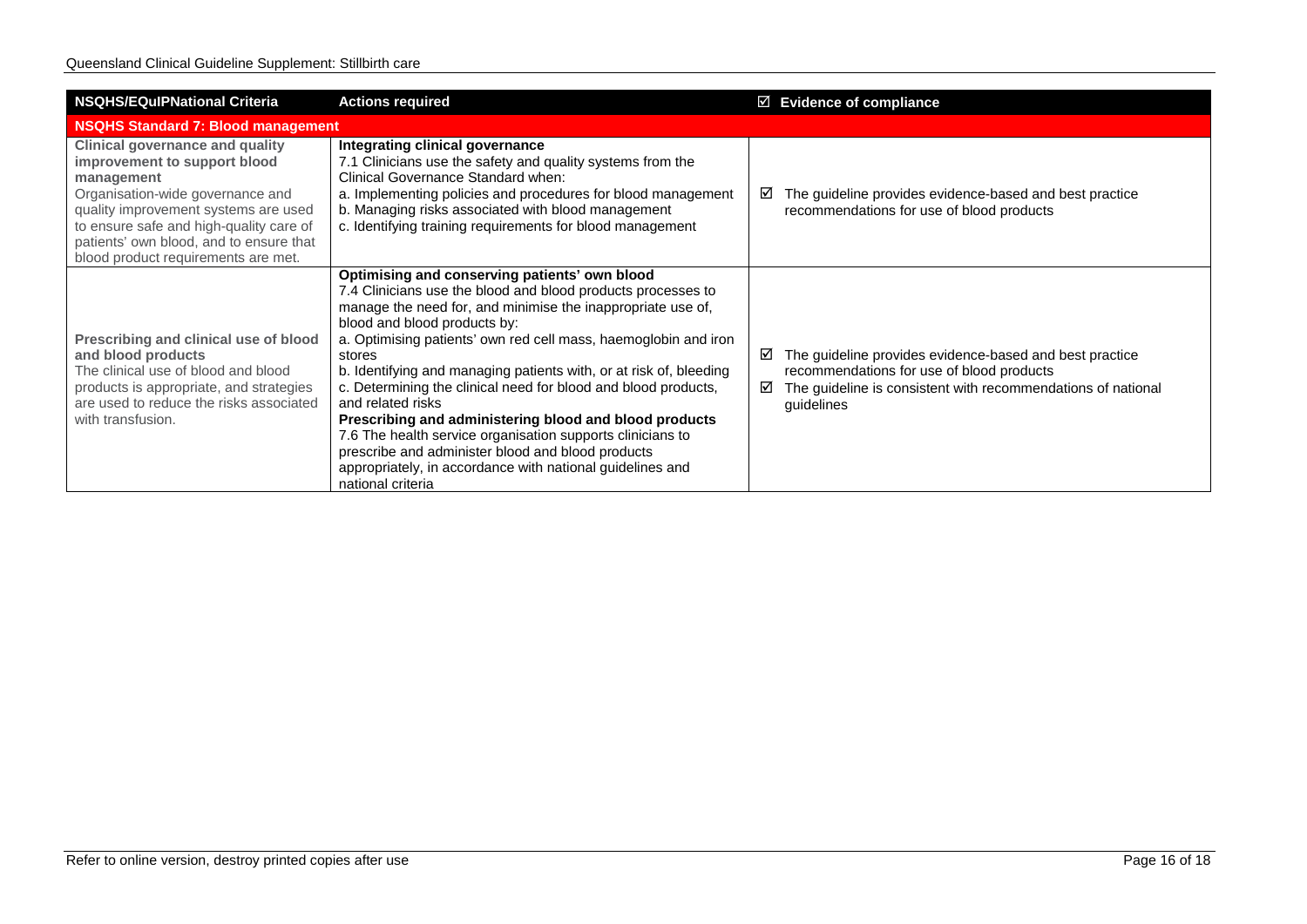| <b>NSQHS/EQulPNational Criteria</b>                                                                                                                                                                                                                                                                | <b>Actions required</b>                                                                                                                                                                                                                                                                                                                                                                                                                                                                                                                                                                                                                                                                                                                                                                                                                                                                                                                                                                                                                                                                                                                                                                                                                    | $\boxtimes$ Evidence of compliance                                                                                                                                                                                                                                                         |
|----------------------------------------------------------------------------------------------------------------------------------------------------------------------------------------------------------------------------------------------------------------------------------------------------|--------------------------------------------------------------------------------------------------------------------------------------------------------------------------------------------------------------------------------------------------------------------------------------------------------------------------------------------------------------------------------------------------------------------------------------------------------------------------------------------------------------------------------------------------------------------------------------------------------------------------------------------------------------------------------------------------------------------------------------------------------------------------------------------------------------------------------------------------------------------------------------------------------------------------------------------------------------------------------------------------------------------------------------------------------------------------------------------------------------------------------------------------------------------------------------------------------------------------------------------|--------------------------------------------------------------------------------------------------------------------------------------------------------------------------------------------------------------------------------------------------------------------------------------------|
| NSQHS Standard 8: Recognising and responding to acute deterioration                                                                                                                                                                                                                                |                                                                                                                                                                                                                                                                                                                                                                                                                                                                                                                                                                                                                                                                                                                                                                                                                                                                                                                                                                                                                                                                                                                                                                                                                                            |                                                                                                                                                                                                                                                                                            |
| <b>Clinical governance and quality</b><br>improvement to support recognition<br>and response systems<br>Organisation-wide systems are used to<br>support and promote detection and<br>recognition of acute deterioration, and<br>the response to patients whose<br>condition acutely deteriorates. | Integrating clinical governance<br>8.1 Clinicians use the safety and quality systems from the<br>Clinical Governance Standard when:<br>a. Implementing policies and procedures for recognising and<br>responding to acute deterioration<br>b. Managing risks associated with recognising and responding to<br>acute deterioration<br>c. Identifying training requirements for recognising and<br>responding to acute deterioration<br><b>Partnering with consumers</b><br>8.3 Clinicians use organisational processes from the Partnering<br>with Consumers Standard when recognising and responding to<br>acute deterioration to:<br>a. Actively involve patients in their own care<br>b. Meet the patient's information needs<br>c. Share decision-making<br>Recognising acute deterioration<br>8.4 The health service organisation has processes for clinicians<br>to detect acute physiological deterioration that require clinicians<br>to:<br>a. Document individualised vital sign monitoring plans<br>b. Monitor patients as required by their individualised monitoring<br>plan<br>c. Graphically document and track changes in agreed<br>observations to detect acute deterioration over time, as<br>appropriate for the patient | ☑<br>The guideline is consistent with National Consensus statements<br>recommendations<br>The guideline recommends use of tools consistent with the<br>☑<br>principles of recognising and responding to clinical deterioration<br>Consumer information is developed for the guideline<br>☑ |
| <b>EQuIP Standard 12 Provision of care</b>                                                                                                                                                                                                                                                         |                                                                                                                                                                                                                                                                                                                                                                                                                                                                                                                                                                                                                                                                                                                                                                                                                                                                                                                                                                                                                                                                                                                                                                                                                                            |                                                                                                                                                                                                                                                                                            |
| <b>Criterion 1: Assessment and care</b><br>planning<br>12.1 Ensuring assessment is<br>comprehensive and based upon current<br>professional standards and evidence<br>based practice                                                                                                                | 12.1.1 Guidelines are available and accessible by staff to assess<br>physical, spiritual, cultural, physiological and social health<br>promotion needs                                                                                                                                                                                                                                                                                                                                                                                                                                                                                                                                                                                                                                                                                                                                                                                                                                                                                                                                                                                                                                                                                     | ☑<br>Assessment and care appropriate to the cohort of patients is<br>identified in the guideline<br>The guideline is based on the best available evidence<br>☑                                                                                                                             |